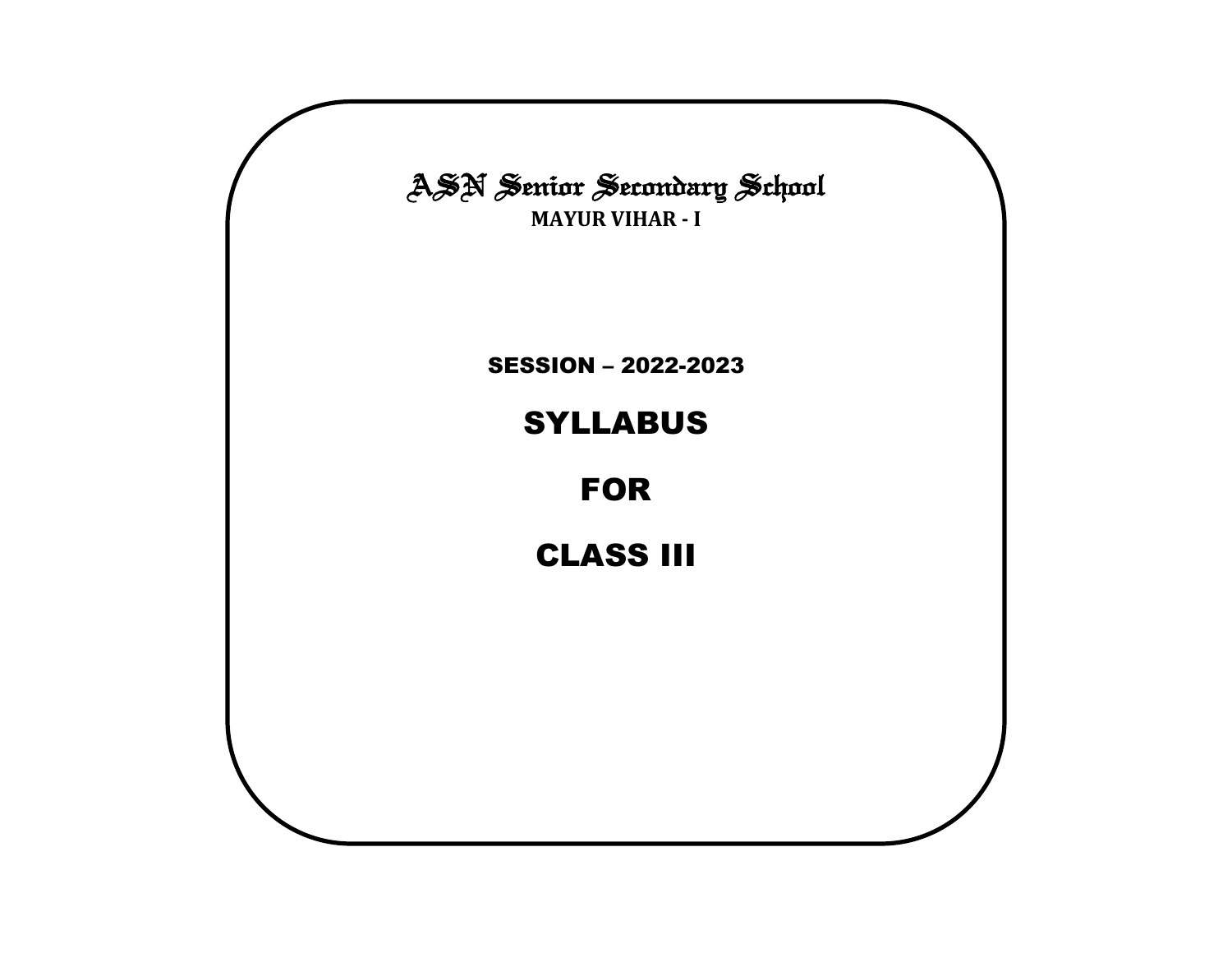# INDEX

| <b>SL. NO.</b> | <b>SUBJECT</b>           |
|----------------|--------------------------|
| 1.             | English                  |
| 2.             | Hindi                    |
| 3.             | <b>EVS</b>               |
| 4.             | <b>Mathematics</b>       |
| 5.             | Computer                 |
| 6.             | <b>General Knowledge</b> |
| 7.             | Art & Craft              |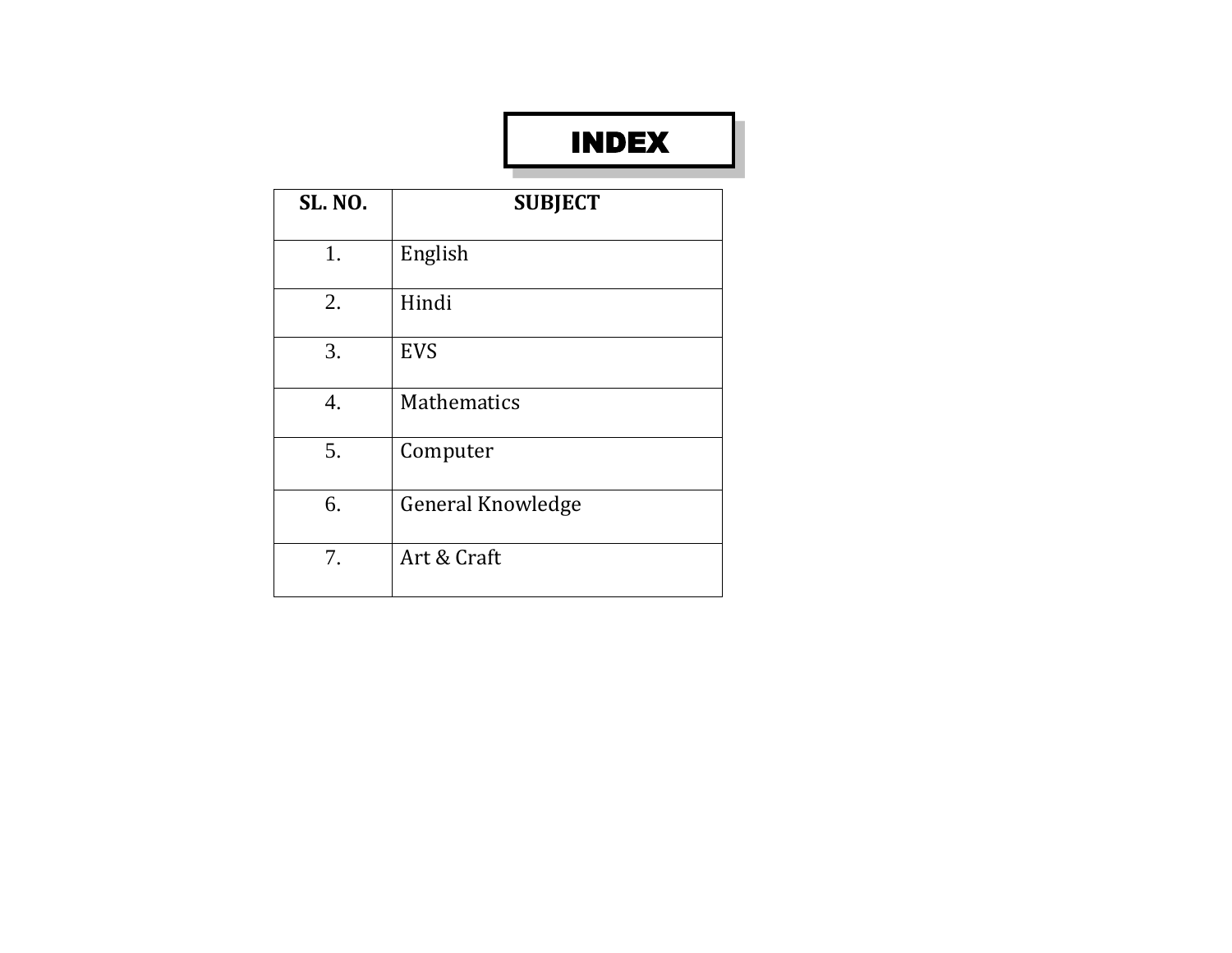### **ENGLISH**

#### **Learning Outcomes**: **PROSE**

The learner will be able to -

- $\triangleright$  acquire the important skills of listening, speaking, reading and writing in an integrated manner.
- $\triangleright$  attain a basic competence in the use of English language.
- $\triangleright$  develop and use specific vocabulary in different contexts.
- $\triangleright$  read aloud with proper pronunciation and pause.
- $\triangleright$  express orally his/her opinion/understanding about the story and characters in the story in English.
- $\triangleright$  use the active vocabulary words in sentences of their own.
- $\triangleright$  comprehend the text and answers the factual, inferential, referential and evaluative questions.
- ⮚ develop HOTS (Higher Order Thinking Skills) and answer extrapolative questions.
- $\triangleright$  perform in role play/ skit in English with appropriate expressions.

### **POEM**

The learner will be able to-

- $\triangleright$  state the central idea of the poem.
- $\triangleright$  express the thoughts of the poem in their own words.
- $\triangleright$  recite poems individually/in groups with correct pronunciation and intonation.
- $\triangleright$  appreciate the poem and enjoy its rhythm and language.
- $\triangleright$  comprehend the poem and answer the factual, inferential, referential and evaluative questions.

### **GRAMMAR**

The learner will be able to-

- $\triangleright$  use meaningful short sentences in English.
- $\triangleright$  identify the various parts of speech which are important for effective communication.
- $\triangleright$  speak meaningful sentences using correct parts of speech.
- $\triangleright$  use punctuation such as question mark, full stop, exclamation mark and capital letters appropriately.

### **CREATIVE WRITING**

The learner will be able to-

- $\triangleright$  generate simple sentences using appropriate grammatical structures.
- $\triangleright$  write sentences in English on personal experiences/events using verbal or visual clues.
- $\triangleright$  compose short narrative paragraphs to describe daily activities or past events.

### **Books Prescribed:**

 $\triangleright$  New Pathways Course Book 3 (Oxford University Press)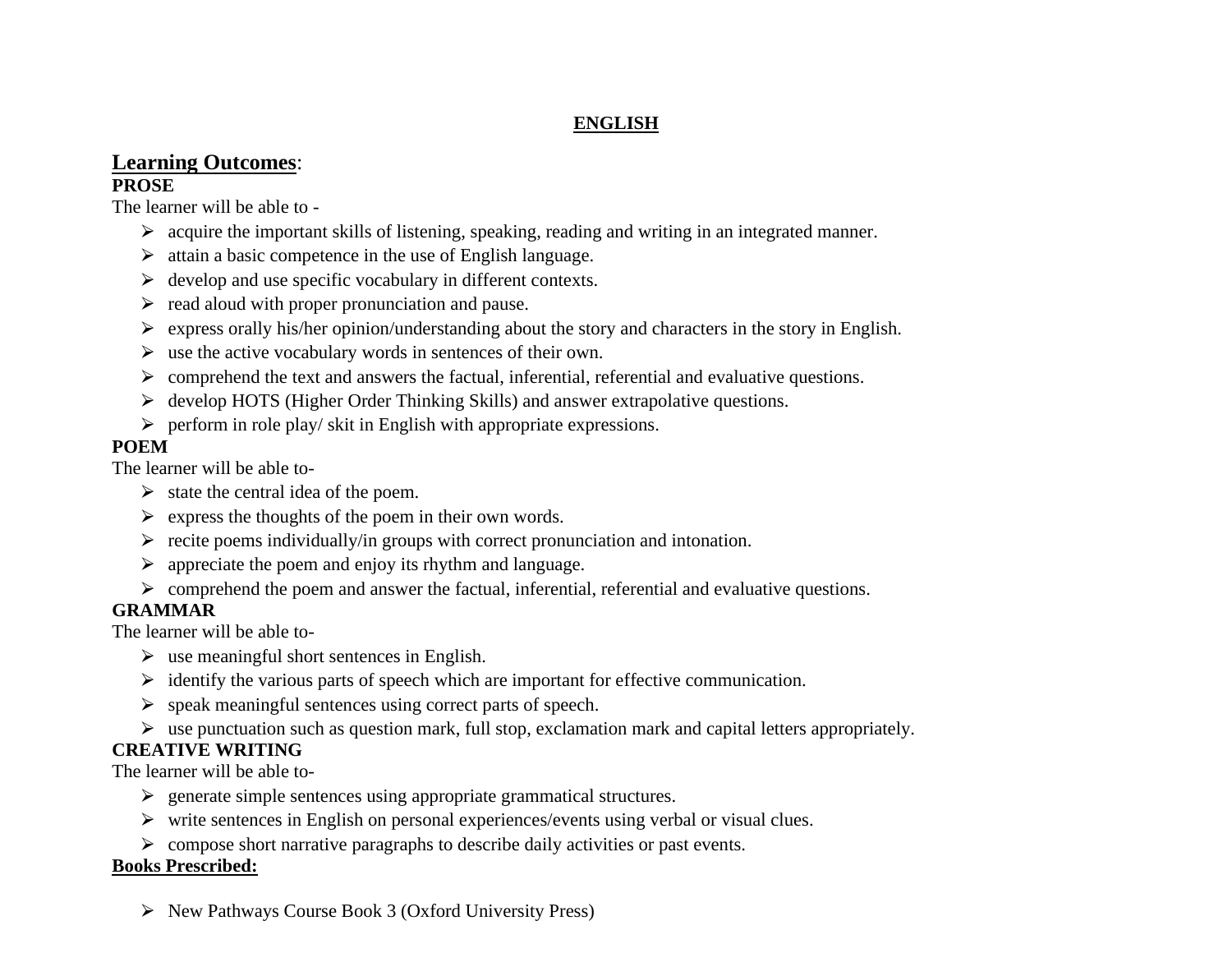- ⮚ Jolly Grammar Pupil Book 3
- > Macmillan Graded Handwriting Series III
- ⮚ Hungry to Play (Story Book)

### **Suggested Reading:**

- ⮚ Noddy (Original Enid Blyton Classics)
- $\triangleright$  Growing Up with Trees (By Ruskin Bond)
- $\triangleright$  The Eyes of the Eagle (By Ruskin Bond)
- ⮚ Getting Granny's Glasses (By Ruskin Bond)
- > Tooth Troubles (By Arundhati Venkatesh)
- ⮚ Peanut has a Plan (By Yashodhara Lal)

| <b>Month</b>  | Literature                                                                              | Grammar                                   | <b>Reading</b> | Writing           | <b>Activity</b>                                                                                 |  |
|---------------|-----------------------------------------------------------------------------------------|-------------------------------------------|----------------|-------------------|-------------------------------------------------------------------------------------------------|--|
| $April - May$ | Unit 6- Juan Bobo's Pot<br>Poem-The Young Dandelion<br>(Read & Enjoy)                   | Sentences & Nouns                         | Comprehension  | Paragraph Writing | Unit 6- Speaking-Roleplay<br>on apologizing<br>Poem-Identifying weeds in<br>natural environment |  |
| July          | Unit 1- The Royal Parade                                                                | Verbs, Simple<br><b>Present Tense</b>     | Comprehension  | Paragraph         | Unit 1- Speaking- Giving<br>opinions                                                            |  |
| August        | Unit 7- Tooth Troubles<br>Poem-The Letter A (Read &<br>Enjoy)                           | Pronouns, Simple<br>Past Tense            | Comprehension  | Paragraph         | Unit 7- Speaking-Agreeing<br>and disagreeing<br>Poem-Acknowledging<br>simple things             |  |
| September     | Unit 3- Williwu Learns to Make<br>Friends<br>Poem-The Rainbow Fairies<br>(Read & Enjoy) | Adjectives, Simple<br><b>Future Tense</b> | Comprehension  | Paragraph         | Unit 3- Speaking- Greeting<br>friends and family<br>Poem-Poem appreciation                      |  |
| October       | Unit 2- The Story of Rudolph                                                            | Articles                                  | Comprehension  | Paragraph         | Unit 2- Speaking-Making a<br>wish                                                               |  |
| November      | Unit 9- A Day at the Swamp<br>Poem-The Tree                                             | Adverbs                                   | Comprehension  | Paragraph         | Unit 9- Speaking-<br>Describing actions                                                         |  |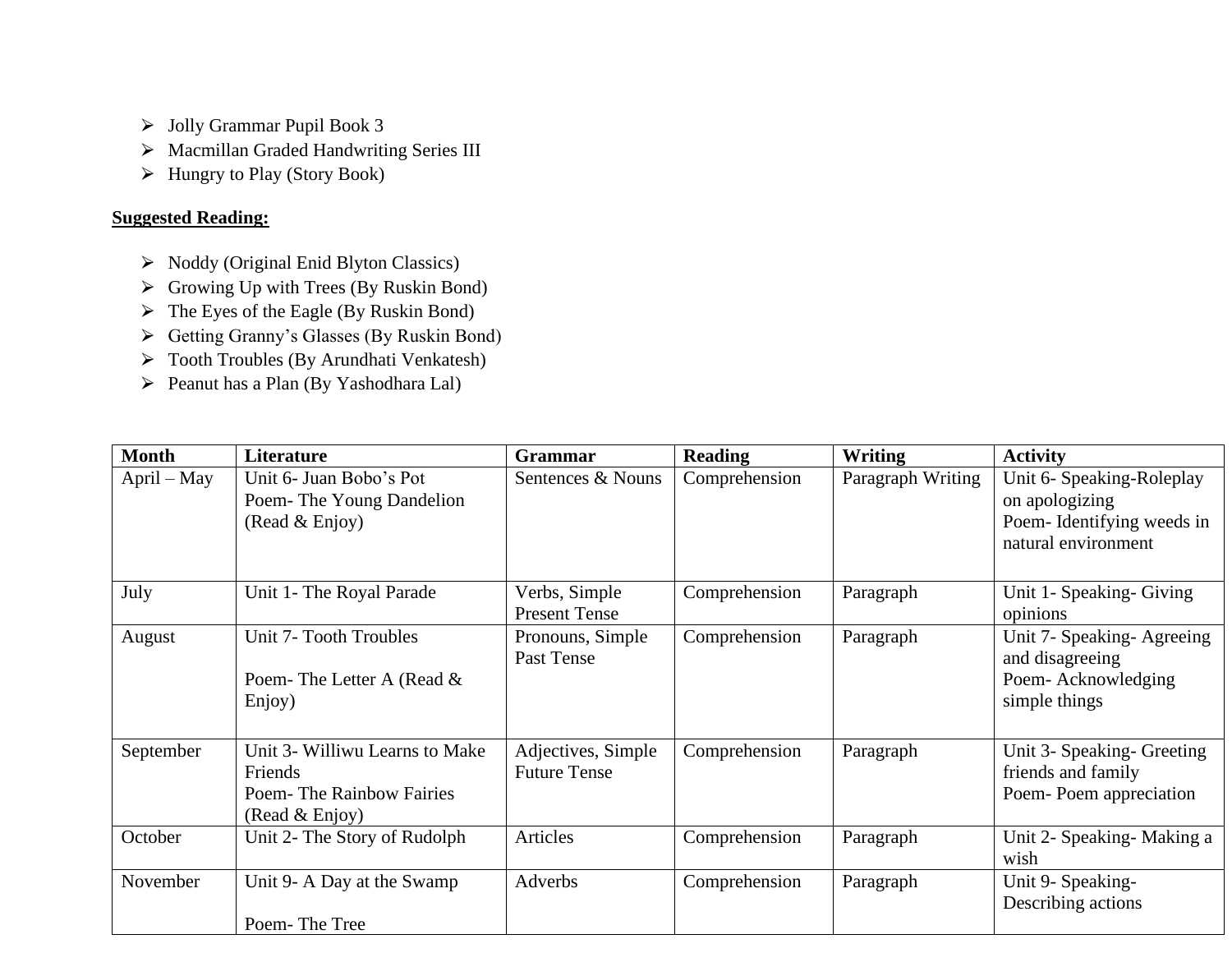|            |                                |              |               |               | Poem-Speaking-Benefits     |
|------------|--------------------------------|--------------|---------------|---------------|----------------------------|
|            |                                |              |               |               | of trees                   |
| December   | Unit 4- Hachiko                | Prepositions | Comprehension | Paragraph     | Unit 4- Speaking-Roleplay  |
|            |                                |              |               |               | Poem-Completing the        |
|            | Poem-Colin                     |              |               |               | information                |
| January    | Unit 8- We Saved a Whale       | Conjunctions | Poem          | Paragraph     | Unit 8- Speaking- Offering |
|            |                                |              | Comprehension |               | help                       |
|            | Unit 10-Something from         |              |               |               | Unit 10- Speaking- Giving  |
|            | Nothing (Pleasure Reading)     |              |               |               | directions                 |
| February - | Unit 5- Annalisa and The Giant | Revision     | Poem          | Miscellaneous | Unit 5- Listening- Drawing |
| March      | (Pleasure Reading)             |              | Comprehension | exercises     | details                    |
|            |                                |              |               |               |                            |
|            |                                |              |               |               |                            |



निर्धारित पुस्तकें :

- रिमझिम- भाग 3
- ज्ञान सरोवर  $-$  भाग 3
- व्याकरण  $-$  भाग 3
- बिखरे मोती  $-$  भाग 3

अधिगम सम्प्राति

गद्य

- 1. शब्द भंडार में वृद्धि एवं नए शब्दों के प्रति जिज्ञासा प्रकट कर पाते हैं।
- 2. अभिनय दवारा आत्मविश्वास में बढ़ोतरी होती है।
- 3. मानवीय मूल्यों का विकास होता है।
- 4. सोचने–समझने, कल्पना करने और प्रतिक्रिया देने हेतु प्रोत्साहित होते हैं।

पद्य

- 1. उचित लय और ताल के साथ कविता पाठ कर पाते हैं।
- 2. कविता कंठस्थ करने से स्मरण शक्ति का विकास होता है।
- 3. कल्पना शक्ति का प्रयोग करके स्वरचित कविता लिखने के लिए प्रोत्साहित होते हैं एवं प्रश्न निर्माण कर पाते हैं।
- 4. प्रेरणार्थक कविताओं दवारा मानवीय मूल्यों का विकास एवं आत्मविश्वास में वृद्धि होती है।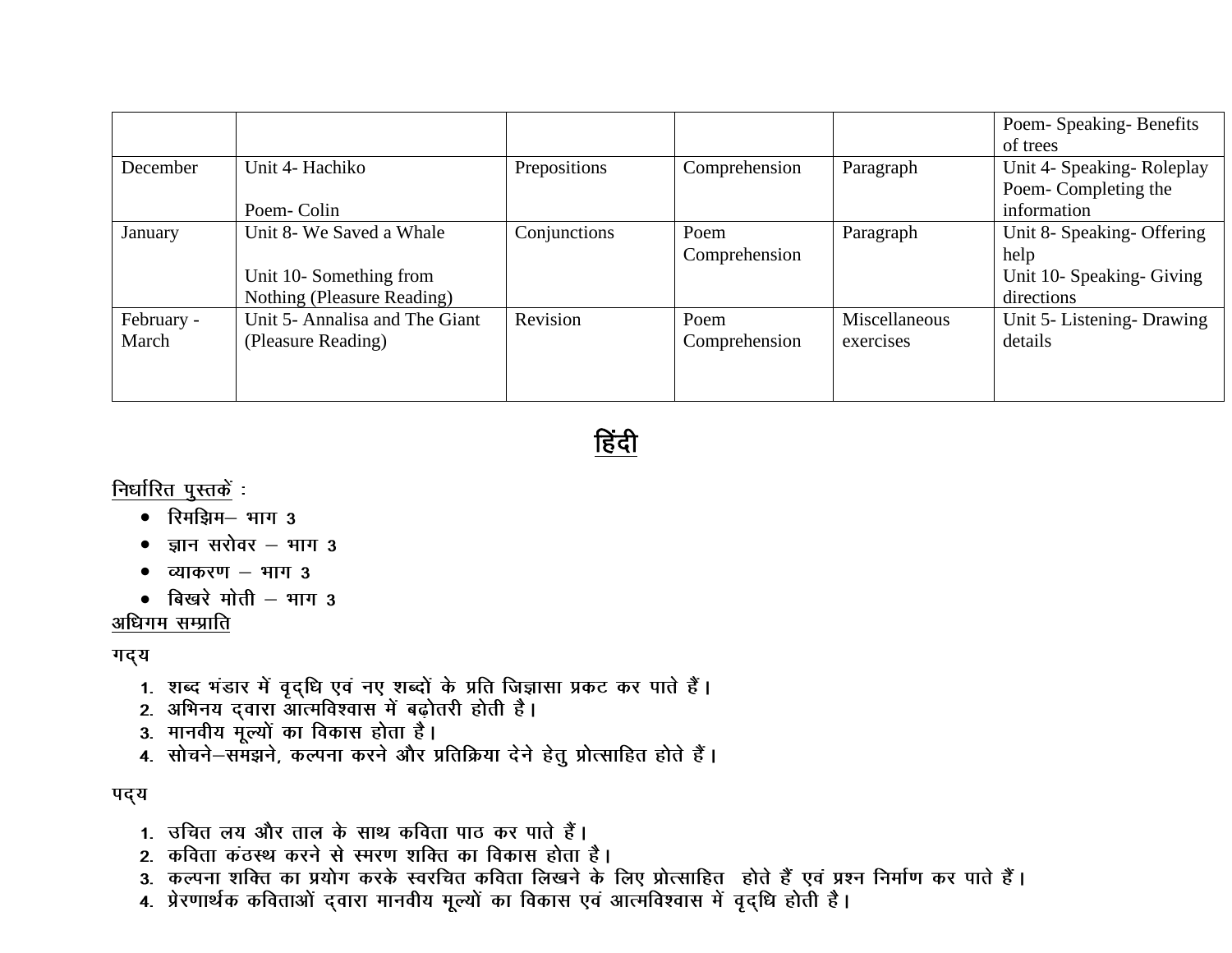व्याकरण

- 1. छात्र मानक वर्तनी से परिचित होते हैं।
- 2. वर्तनी के सही उच्चारण एवं लेखन में सक्षम होते हैं।
- 3. भाषा की बारीकियों जैसे:-शब्दों की पुनरावृत्ति, संज्ञा, सर्वनाम, विशेषण, लिंग, वचन आदि से परिचित होते हैं।
- 4. चारों कौशलों का विकास होता है।

### रचनात्मक

- 1. बच्चे अपनी शब्दावली का प्रयोग करके स्वतंत्र रूप से वाक्य का निर्माण करते हैं।
- 2. देखी, सुनी और पढ़ी गई बातों को अपनी भाषा में कहना, उसके बारे में विचार करना और अपनी प्रतिक्रिया, टिप्पणी (मौखिक और लिखित रूप से) व्यक्त कर पाते हैं।
- 3. बच्चे व्याकरण के नियमों के अनुसार और अपनी कल्पना शक्ति से सृजनात्मक कार्य कर पाते हैं।
- 4. निर्णय लेने की क्षमता और कल्पना शक्ति का विकास होता है।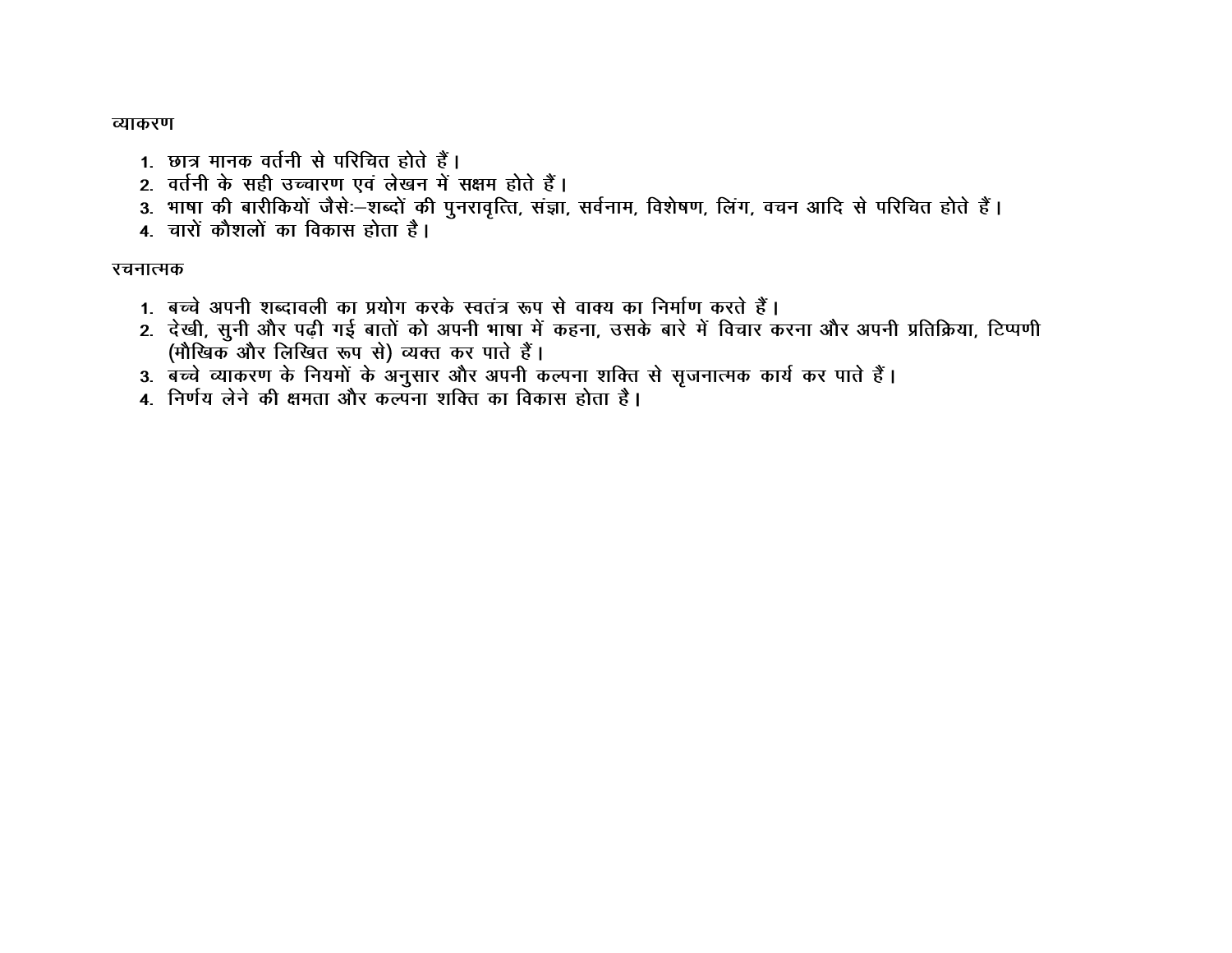| माह            | पाठ का नाम                                                                                                                                                                                                                                         | व्याकरण                                                                                                              | पठन              | रचनात्मक       | गतिविधिया                                                                                                                                        |
|----------------|----------------------------------------------------------------------------------------------------------------------------------------------------------------------------------------------------------------------------------------------------|----------------------------------------------------------------------------------------------------------------------|------------------|----------------|--------------------------------------------------------------------------------------------------------------------------------------------------|
| अप्रैल —<br>मई | ■ रिमझिम<br>पाठ 6 हम से सब कहते (कविता)<br>पाठ 8 बंदर बाँट<br>■ ज्ञान सरोवर (स्वाध्ययन)<br>पाठ 1 जाओ और आओ<br>पाठ 2 पांडवों की गेंद<br>पाठ 3 वीर बालक<br>■ बिखरे मोती<br>पृष्ठ संख्या 5-10<br>पृष्ठ संख्या 11–24 तक ग्रीष्मावकाश में पूरा करना है। | पुनरावृत्ति 1 और 2  अपठित<br>पाठ 1 हमारी भाषा<br>पाठ 2 हमारी<br>वर्णमाला एवं शब्द<br>रचना<br>पाठ<br>3 संयुक्त व्यंजन | ∣गद्यांश         | चित्र<br>वर्णन | कविता गायन की वीडियो बनाकर<br> भेजिए।<br>पाठ 8 का नाट्य मंचन।                                                                                    |
| जुलाई          | ■ रिमझिम<br>पाठ 1 कक्कू (कविता)<br>पाठ 10 क्योंजीमल और कैसे कैसलिया (पठन हेतु)<br>■ ज्ञान सरोवर (स्वाध्ययन)<br>पाठ 4 बुरी संगति<br>पाठ 5 मेल में शक्ति<br>■ बिखरे मोती<br>पृष्ठ संख्या 25-34                                                       | पाठ 4 संज्ञा<br>पर्यायवाची (1—10)                                                                                    | अपठित<br>गद्यांश |                | वर्णमाला के क्रम के अनुसार परिवार के<br>सदस्यों / मित्रों के नाम माचिस की<br>डिब्बियों द्वारा बनाई गई रेलगाड़ी में<br>लिखिए। (कम से कम पाँच नाम) |
| अगस्त          | ■ रिमझिम<br>पाठ 2 शखीबाज मक्खी<br>पाठ 4 मन करता है<br>■ ज्ञान सरोवर (स्वाध्ययन)<br>पाठ 6 मैंने स्वीकार ही नहीं की<br>पाठ ७ हनुमान और सुरसा<br>■ बिखरे मोती<br><b>पृष्ठ</b> संख्या 35-44                                                            | पाठ ७ सर्वनाम<br>विलोम शब्द $(1-12)$                                                                                 |                  | अनुच्छेद       | चित्रों द्वारा संवादों की अभिव्यक्ति<br>(ए-4 साइज़ की शीट पर)<br>पाँच वर्ग/आयत बनाकर उसमें पाँच<br>प्रकार की मूँछें बनाइए।                       |
| सितंबर         | ■ रिमझिम<br>पाठ 5 बहादुर बित्तो<br>पाठ 12 जब मुझे साँप ने काटा (पठन हेतु)                                                                                                                                                                          | लिंग (10−23)<br>वचन (13–24)                                                                                          | अपठित<br>गद्यांश |                | पृष्ठ 43 पर दिए गए संज्ञा शब्दों को<br>सही तालिका में लिखिए। (ए-4 साइज<br>की शीट पर)                                                             |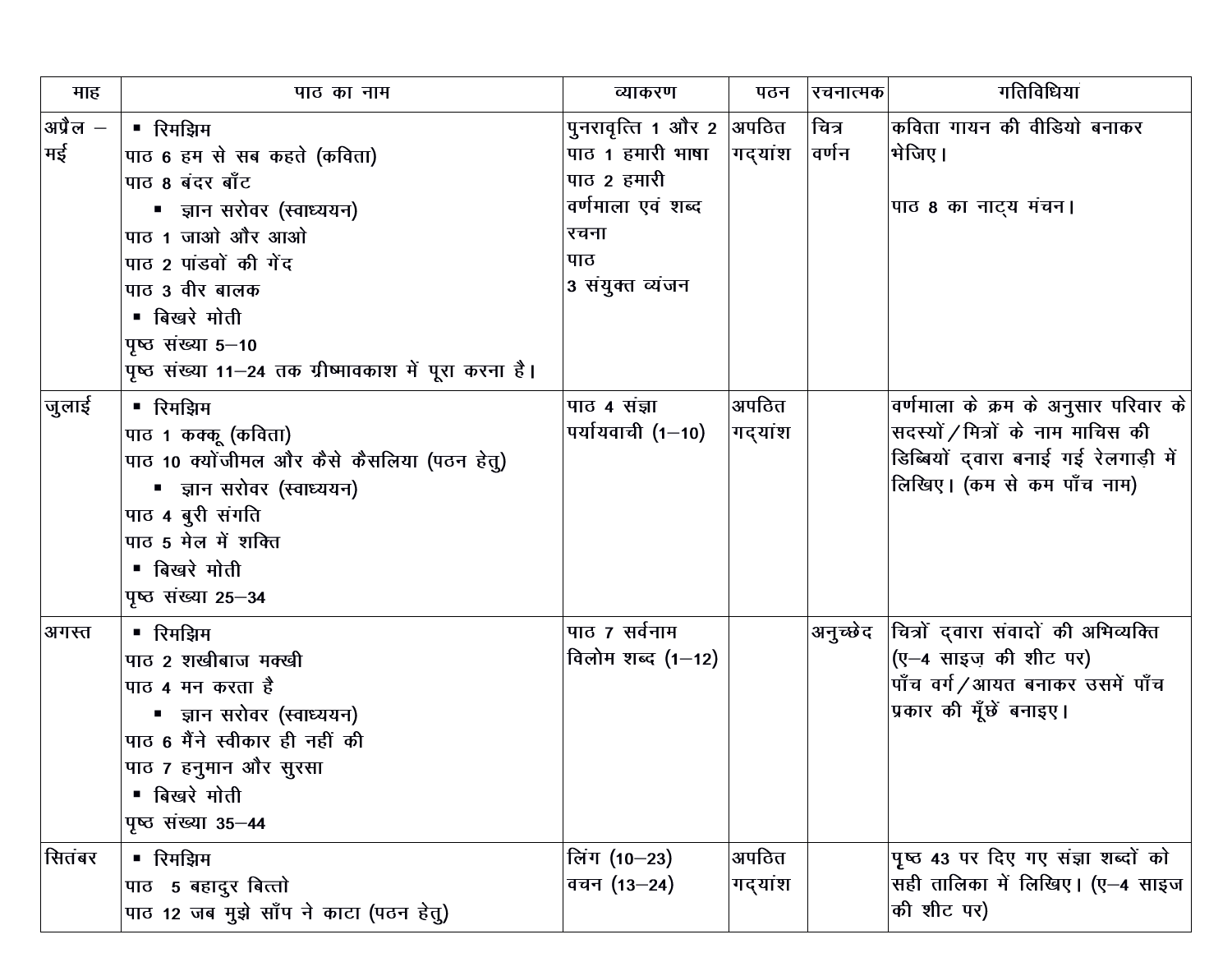|         | ■ ज्ञान सरोवर (स्वाध्ययन)<br>पाठ 8 रंगा सियार<br>पाठ 9 बगुला और केकड़ा<br>■ बिखरे मोती<br>पृष्ठ संख्या 45-54                                            |                                                                         |                  |                                                                                                                                                       |
|---------|---------------------------------------------------------------------------------------------------------------------------------------------------------|-------------------------------------------------------------------------|------------------|-------------------------------------------------------------------------------------------------------------------------------------------------------|
| अक्तूबर | ■ रिमझिम<br>पाठ 9 कब आऊँ<br>■ ज्ञान सरोवर (स्वाध्ययन)<br>पाठ 10 उपकार का फल<br>पाठ 11 अपनी सहायता आप करो<br>■ बिखरे मोती<br>पृष्ठ संख्या 55-64          | पाठ 8 विशेषण<br>लिंग (24-40)                                            | अनुच्छेद         | किसी भी आकृति में कटआउट बनाकर<br>अपने मित्र की विशषताएँ<br>लिखिए। (कम से कम पाँच)                                                                     |
| नवंबर   | ■ रिमझिम<br>पाठ 14 सबसे अच्छा पेड<br>पाठ 13 मिर्च का मज़ा (कविता)<br>■ ज्ञान सरोवर (स्वाध्ययन)<br>पाठ 12 हरस्वामी की कहानी<br>पाठ 13 कपास की अपनी कहानी | पाठ 9 क्रिया<br>पर्यायवाची (11–20)<br>विलोम (13-24)                     | अपठित<br>गदयांश  | पाँच विभिन्न प्रकार की पत्तियों को<br>विपकाकर उनके नाम लिखिए।<br>मिर्च का एक पौधा लगाइए और उसके<br>लगाने व बढ़ने का अनुभव वीडियो<br>द्वारा सांझा करो। |
| दिसंबर  | ■ रिमझिम<br>पाठ 11 मीरा बहन और बाघ<br>■ ज्ञान सरोवर (स्वाध्ययन)<br>पाठ 14 जन्मस्थान का प्रेम<br>पाठ 15 अटूट मित्रता                                     | वाक्यांश $(1-10)$<br>और<br>अनेकार्थक $(1-10)$                           | अनुच्छेद         | जानवरों के चित्र चार्ट पेपर पर<br>विपकाकर उनकी बोलियाँ लिखिए।                                                                                         |
| जनवरी   | ■ रिमझिम<br>पाठ 3 चाँद वाली अम्मा<br>■ ज्ञान सरोवर (स्वाध्ययन)<br>पाठ 16 आओ मूर्खराज<br>पाठ 17 न्याय-प्रिय भोज                                          | वर्तनी की सामान्य<br>अशुद्धिया<br>वाक्यांश के लिए ए<br>क<br>शब्द(11–20) | अपठित<br>गद्यांश | चाँद पर स्वरचित कविता लिखिए।                                                                                                                          |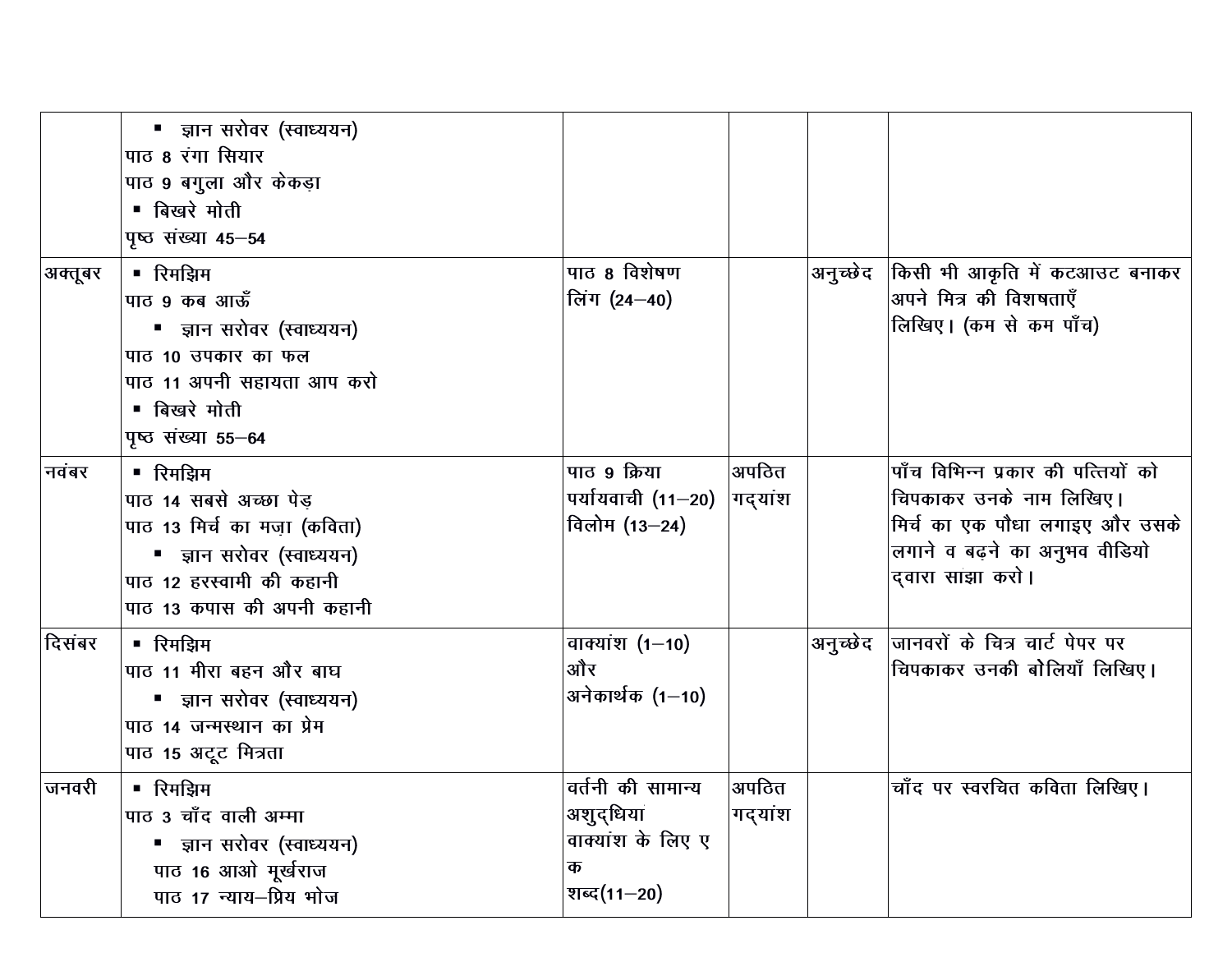| फरवरी. | ■ रिमझिम                  | पर्यायवाची (21—30) | अनुच्छेद  पृष्ठ 60 पर दी गई आवाज़ों से            |
|--------|---------------------------|--------------------|---------------------------------------------------|
| मार्च  | पाठ ७ टिपटिपवा            | विलोम (25—36)      | $\vert$ संबंधित चित्र ए—4 साइज़ की शीट पर $\vert$ |
|        | ■ ज्ञान सरोवर (स्वअध्ययन) |                    | चिपकाइए                                           |
|        | पाठ 18 ईमानदार बालक       |                    |                                                   |
|        | पाठ 19 सान्दीपनि          |                    |                                                   |
|        |                           |                    |                                                   |

### **Environmental Studies**

|              |                 | <b>Learning Outcomes</b><br>The students will be able to:<br>develop an understanding of one's surroundings.<br>Appreciate the world they inhabit and work to conserve<br>the environment.<br>Acquire awareness of issues related to local, national as<br>well as global scenarios.<br>Solve high order thinking skills<br>Understand and retain the concepts with the help of<br>exercises and activities.<br>Develop life skills and imbibe values.<br><b>Books Prescribed:</b><br>Millennium's 'My Green World' by Anisha Talwar.<br>Talent and Olympiad exams resource book- Class 3<br>(Published by Brain Mapping Academy) |                                                                                                                                                                                                      |
|--------------|-----------------|-----------------------------------------------------------------------------------------------------------------------------------------------------------------------------------------------------------------------------------------------------------------------------------------------------------------------------------------------------------------------------------------------------------------------------------------------------------------------------------------------------------------------------------------------------------------------------------------------------------------------------------|------------------------------------------------------------------------------------------------------------------------------------------------------------------------------------------------------|
| <b>Month</b> | <b>Lesson</b>   | <b>Learning Outcomes</b>                                                                                                                                                                                                                                                                                                                                                                                                                                                                                                                                                                                                          | <b>Activity</b>                                                                                                                                                                                      |
|              | L-3 Food we eat | <b>SWBAT:</b><br>State the importance of food in order to learn about the<br>$\bullet$<br>role of food in our lives.<br>Name the different food groups with examples<br>in order to enhance the knowledge about each group<br>with different food items in each.                                                                                                                                                                                                                                                                                                                                                                  | Art integrated activity-cutouts<br>$\bullet$<br>of different food groups (Scrap file)<br>Technology (Padlet and ppt)<br>Role play- different food<br>groups and balanced diet.<br>Healthy food party |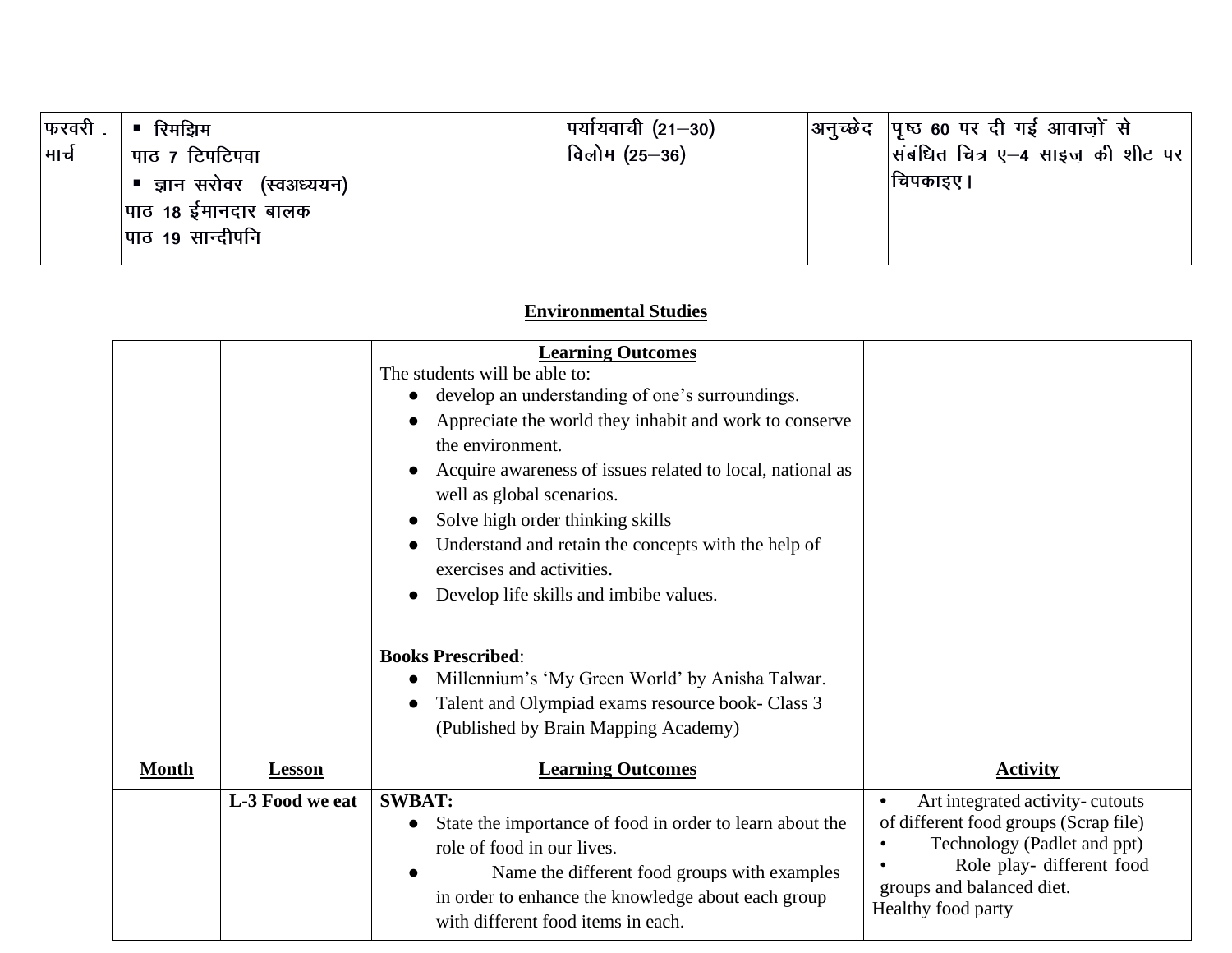| <b>April/May</b> | L-6 Family                                                                                              | Illustrate the role of each food group to maintain<br>good health in order to describe the part each group<br>plays in the maintenance of good health.<br>List the food items from plants and animals in order to<br>$\bullet$<br>memorize the different items we get from them.<br>Practice the values - Avoid food wasting, share food,<br>$\bullet$<br>and respect food customs of other people in order to<br>demonstrate the importance of each value in our lives. |                                                                                                                                                                                                                                |
|------------------|---------------------------------------------------------------------------------------------------------|--------------------------------------------------------------------------------------------------------------------------------------------------------------------------------------------------------------------------------------------------------------------------------------------------------------------------------------------------------------------------------------------------------------------------------------------------------------------------|--------------------------------------------------------------------------------------------------------------------------------------------------------------------------------------------------------------------------------|
|                  |                                                                                                         | <b>SWBAT:</b><br>Define and know the term 'Family'.<br>State the different types of families – Nuclear, Joint and<br>single parent families.<br>List the ways of taking care of the family members.                                                                                                                                                                                                                                                                      | <b>Art Integration-</b> Design a<br>special 'Thinking of you' card<br>for an elderly member or friend<br>of your family.<br>Steam- Individual<br>presentation 'Talk about My<br>Family'.                                       |
|                  | L-12 Cities and<br><b>Villages</b><br>(Activity based<br>learning                                       | <b>SWBAT:</b><br>State the advantages and disadvantages of city<br>and village life.<br>List differences between cities and villages.                                                                                                                                                                                                                                                                                                                                    | Make a colorful collage showing<br>the advantages of city and village<br>life.                                                                                                                                                 |
| July             | $L - 17$<br>Living and Non-<br>Living things<br>Talent &<br>Olympiad-<br>Lesson 1(pg9-<br><b>pg16</b> ) | <b>SWBAT:</b><br>Recall their knowledge of previously learnt concept<br>$\bullet$<br>Know the features of living and nonliving things<br>Explain photosynthesis, stomata<br>Asses them through quiz and mind map<br>Respond to questions asked by the teacher                                                                                                                                                                                                            | <b>Steam-Individual</b><br>Presentation -Speak on<br>Living/ Non-living things.<br><b>Art Integration- Click</b><br>photographs of living and<br>Nonliving things in your<br>surroundings and share in the<br>form of pad let. |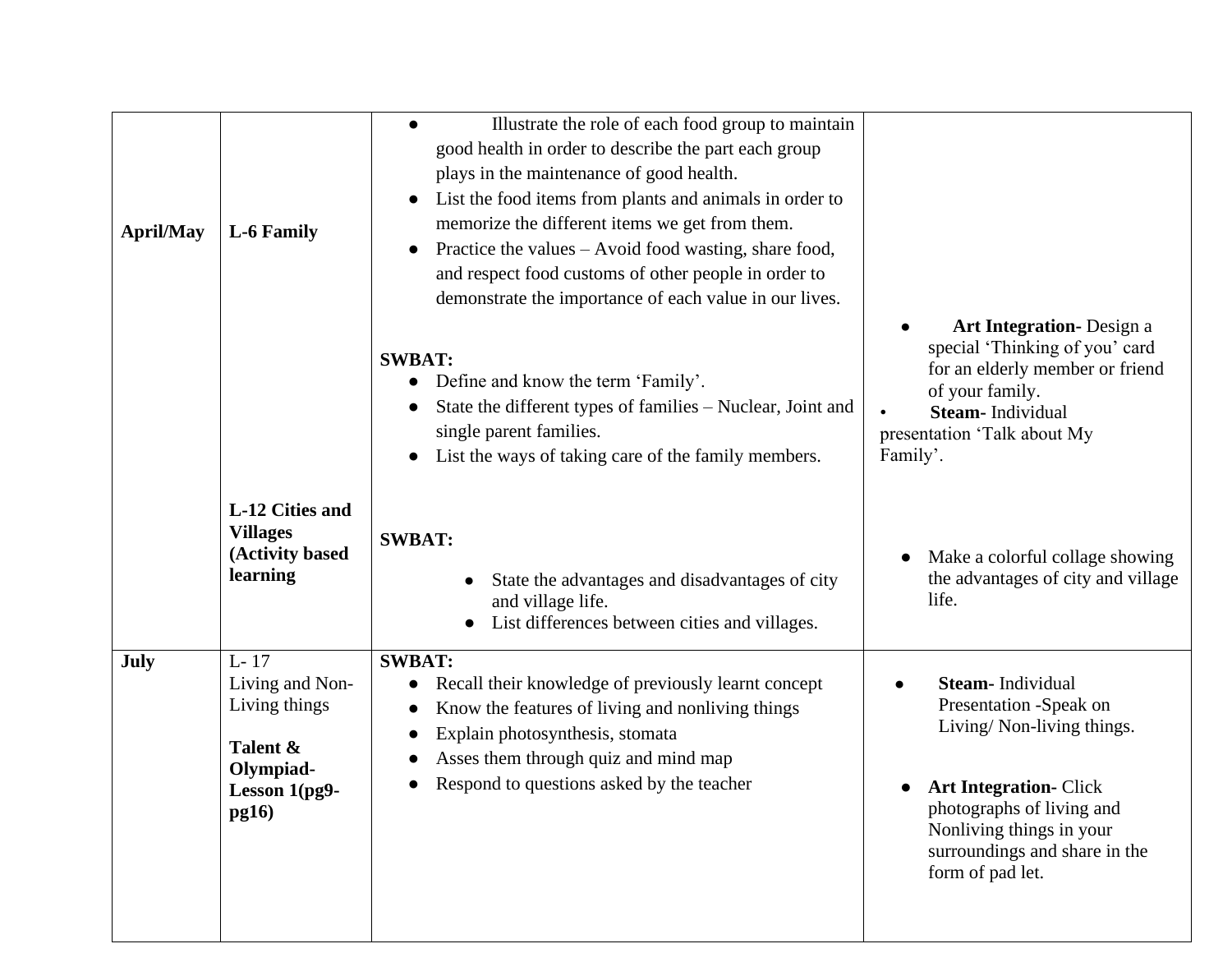|               | L-4 Home sweet<br>home<br><b>Olympiad book</b><br>$L-10$ (pg 80-85)<br>L-2 Keeping<br>Safe and<br><b>Healthy</b><br>(Activity Based<br>Learning)<br><b>Olympiad Book</b><br>$L-9$ (pg 75-79) | <b>SWBAT:</b><br>Know the importance of a house or a shelter.<br>State the different types of houses.<br>$\bullet$<br>List the steps to keep a house neat and clean.<br>Define the meaning of pests.<br>Ways of disposing garbage.<br><b>SWBAT:</b><br>Develop the skills for, and an awareness of, keeping<br>$\bullet$<br>themselves safe in public places.<br>Know the possible dangers of being in a secluded area.<br>Learn the advantages of safety.                        | <b>Art Integration and Steam-</b><br>Model making on the topic 'Type of<br>House' and speak a few lines on the<br>kind of house chosen and material<br>required for the same.<br>Scrap file Activity-(pg.34)<br>Biodegradable and Non-<br>Biodegradable.<br>Art Integrated: Poster on roadsafety<br>will be done in a scrap file. |
|---------------|----------------------------------------------------------------------------------------------------------------------------------------------------------------------------------------------|-----------------------------------------------------------------------------------------------------------------------------------------------------------------------------------------------------------------------------------------------------------------------------------------------------------------------------------------------------------------------------------------------------------------------------------------------------------------------------------|-----------------------------------------------------------------------------------------------------------------------------------------------------------------------------------------------------------------------------------------------------------------------------------------------------------------------------------|
| <b>August</b> | L-1 Parts of our<br>body<br><b>Olympiad Book</b><br>$L-8$<br>$(pg 66-74)$                                                                                                                    | <b>SWBAT:</b><br>Understand the human body, a wonderful machine.<br>Identify the two types of organs., internal and external.<br>Name a few internal and external organs.<br>$\bullet$<br>Identify different organs in the human body.<br>$\bullet$<br>Learn functions of each organ (Internal and external).<br>$\bullet$<br>Identify the different sense organs and their functions.<br>$\bullet$<br>Appreciate the importance of taking care of the<br>different sense organs. | Steam & Art Integrated- Clay<br>Modeling- Internal organs<br>and<br>speak the functions of each.                                                                                                                                                                                                                                  |
|               | L-5 Clothes we<br>wear (Activity<br>based learning)                                                                                                                                          | <b>SWBAT:</b><br>Understand the importance of clothes and their<br>needs.<br>Identify different types of fibers.<br>List the ways of taking care of clothes.                                                                                                                                                                                                                                                                                                                      | Make a collage of different types of<br>clothes in your scrap file.<br>Art Integration: Arrange small pieces<br>of different types of natural and<br>synthetic fabrics. Paste them on thick<br>paper and write 2-3 points about them.                                                                                             |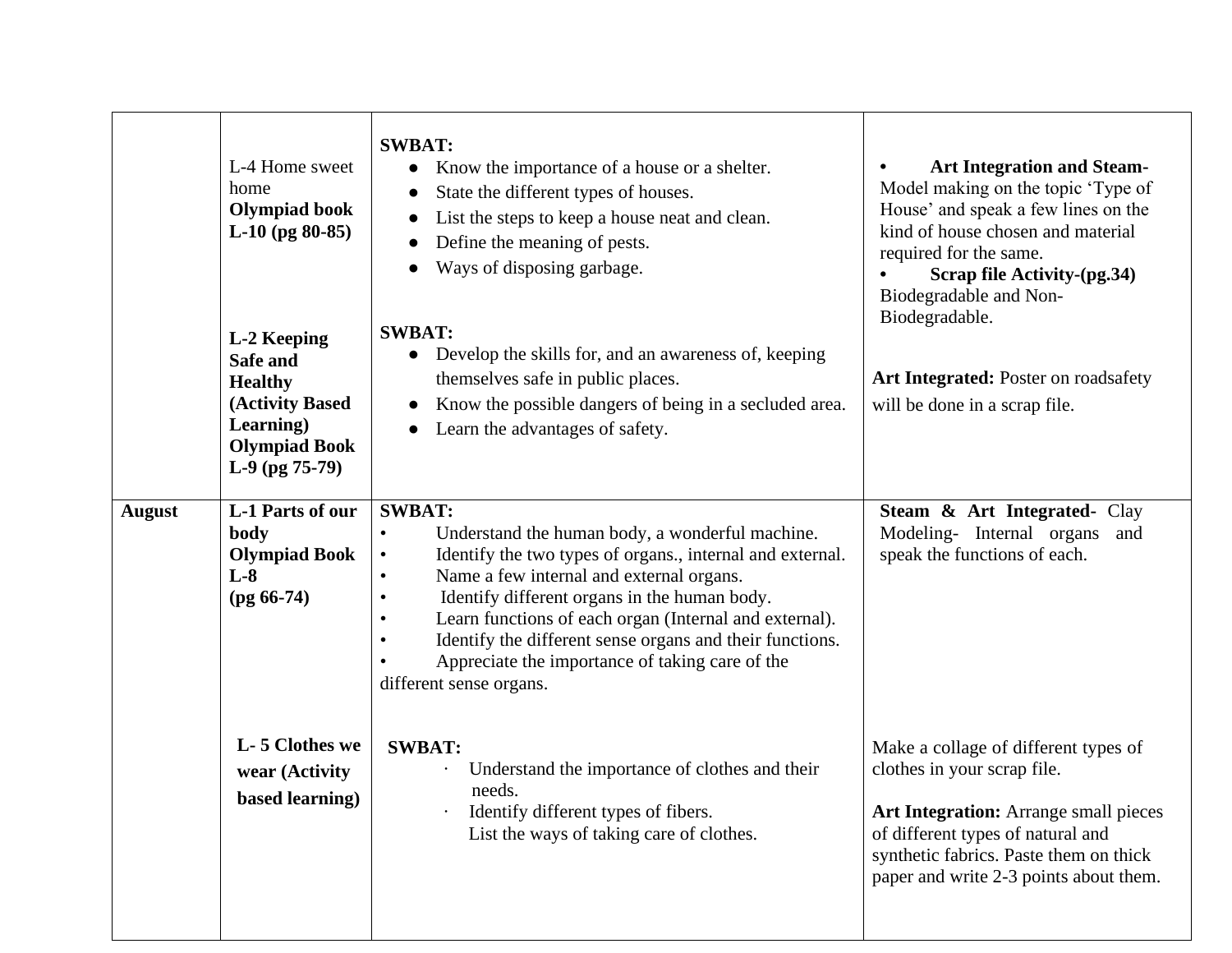| <b>September</b> | L-16 Transport<br>and<br>Communication                          | <b>SWBAT:</b><br>Classify the different means of transport to go from one<br>$\bullet$<br>place to another<br>Give examples of different means of transport.<br>$\bullet$<br>Narrate the story of a letter.<br>List the modern means of communication-Telephone<br>and cellular phone, Fax machine, E mail etc. | Art Integrated-Personal and mass<br>communication collage.<br>Steam-Make a model on any one<br>means of communication and speak a<br>few lines on it.                                                                                           |
|------------------|-----------------------------------------------------------------|-----------------------------------------------------------------------------------------------------------------------------------------------------------------------------------------------------------------------------------------------------------------------------------------------------------------|-------------------------------------------------------------------------------------------------------------------------------------------------------------------------------------------------------------------------------------------------|
|                  | L-11 Early<br><b>Humans</b><br>(Activity based<br>learning)     | <b>SWBAT:</b><br>Know about the life of early humans.<br>Learn about their food style, clothing and shelter.<br>Describe the ways in which early humans adapted<br>different ways to different environments to bring<br>improvements in their quality of life.                                                  | Art Integration: Using foil paper,<br>students will make small models used<br>by early humans to improve their<br>lifestyles.                                                                                                                   |
|                  | L-15 Story of<br>fire (Activity<br><b>Based Learning</b> )      | <b>SWBAT:</b><br>Understand how early man used to make fire by<br>$\bullet$<br>rubbing two pieces of wood or stones.<br>Learn the uses of fire by the modern man.                                                                                                                                               | Technology (Steam): video on the<br>discovery of fire.                                                                                                                                                                                          |
| <b>October</b>   | $L-14$<br>Unity in<br>diversity                                 | <b>SWBAT:</b><br>List the different symbols of unity.<br>State the importance of unity of the nation.                                                                                                                                                                                                           | <b>Art Integrated-</b><br>Paste cut outs of any 5<br>1.)<br>national symbols and write a few<br>lines on it.<br>Design a poster on 'I love my<br>2.)<br>country'.<br>Steam-Power point presentation on<br>the topic 'National flag and Emblem'. |
|                  | $L-13$ Our<br><b>Identities</b><br>(Activity Based<br>Learning) | <b>SWBAT:</b><br>Understand that identities are made up of different<br>$\bullet$<br>characteristics.<br>Be aware that there are differences and similarities<br>$\bullet$<br>between our identities.                                                                                                           | <b>Art Integration:</b> Create an Identity<br>card in a scrap file/ A4 size sheet.                                                                                                                                                              |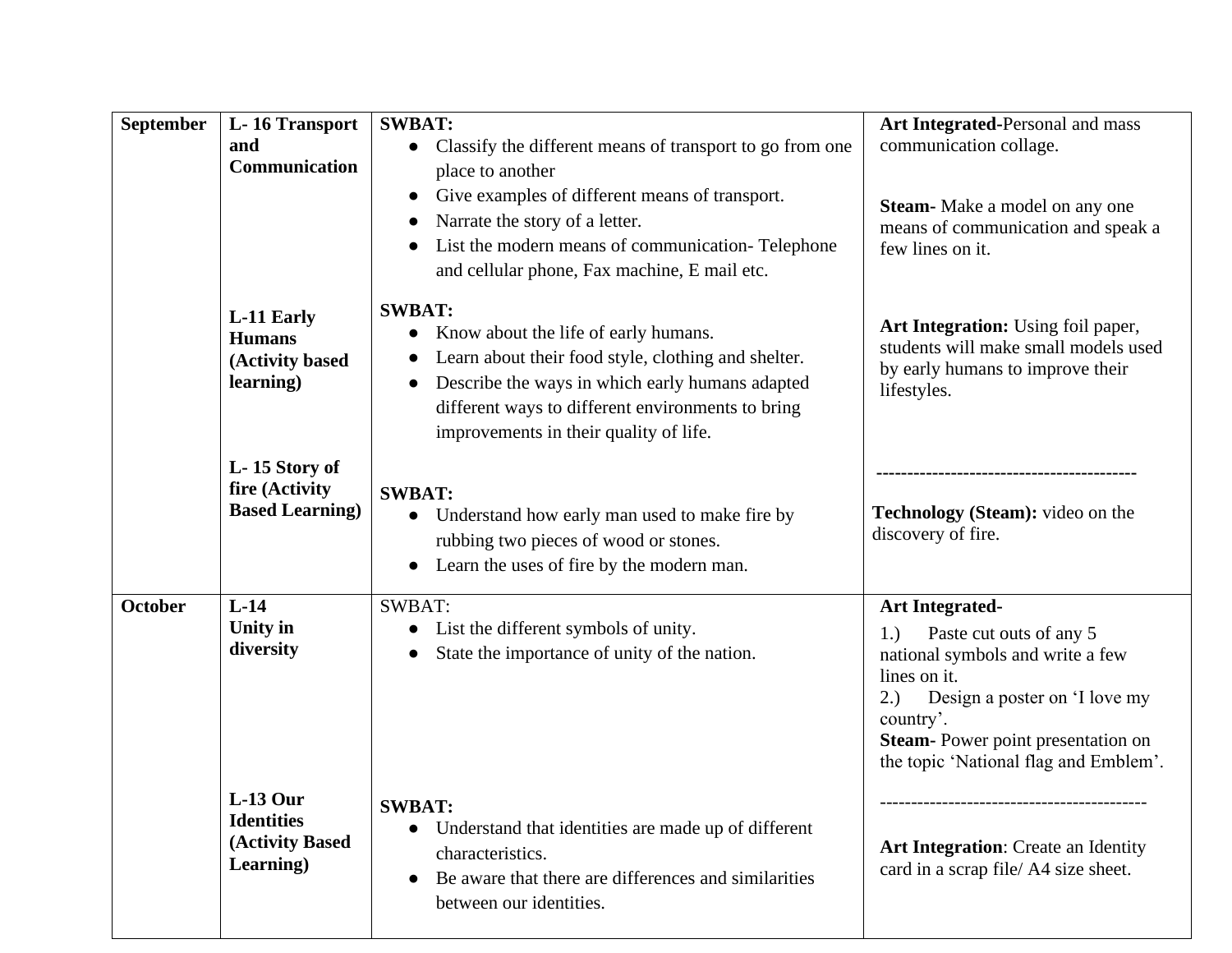|                 |                                                                                             | • Be able to describe my individual identity.                                                                                                                                                                                                                                                                                                                                                             |                                                                                                                                                                                 |
|-----------------|---------------------------------------------------------------------------------------------|-----------------------------------------------------------------------------------------------------------------------------------------------------------------------------------------------------------------------------------------------------------------------------------------------------------------------------------------------------------------------------------------------------------|---------------------------------------------------------------------------------------------------------------------------------------------------------------------------------|
|                 | L-8 Our<br><b>Festivals</b><br>(Activity Based)<br>Learning)                                | <b>SWBAT:</b><br>Identify the main festivals of India.<br>$\bullet$<br>Present the information on festivals creatively and<br>coherently.<br>Describe why these festivals are celebrated.<br>$\bullet$<br>Design 'Rangoli' on the floor and share with different<br>groups.<br>Do co-operative group work to discuss and collect<br>$\bullet$<br>information on the specific details of any one festival. | Art Integration: Collage making on<br>different religious festivals in scrap file.                                                                                              |
| <b>November</b> | $L-18$ Plants $-$<br>Our friends<br><b>Olympiad Book</b><br>$L-2$ (pg 17-25)                | <b>SWBAT:</b><br>List the different types of plants.<br>$\bullet$<br>State the different uses of plants and things we get from<br>plants.<br>Know the importance of leaves as they are the food<br>$\bullet$<br>factory of the plant.                                                                                                                                                                     | Steam-Making of 'compost' at home<br>with the help of dry leaves and kitchen<br>waste.<br>Art Integrated- 'Uses of plants' paste<br>cut-outs related to the topic and decorate. |
| <b>December</b> | L-19 Animals<br>and birds<br><b>Olympiad Book</b><br><b>Lesson 3 and</b><br><b>Lesson 4</b> | <b>SWBAT:</b><br>Know that animals are similar to humans in many<br>ways.<br>List the movement of animals on land, in water and in<br>air.<br>Compare the eating habits of different groups like-<br>$\bullet$<br>herbivores, carnivores and omnivores.<br>Define a food chain.<br>Know about birds and their features.                                                                                   | <b>Steam-</b> Create a 'bird feeder' and<br>decorate it.<br>Art Integrated-With the help of cutouts<br>create a food chain and speak on the<br>same.                            |
| <b>January</b>  | L-22 Earth and<br>sky<br><b>Olympiad Book</b><br>$L-7$                                      | <b>SWBAT:</b><br>Discuss about the basic facts about the sun, moon, earth<br>$\bullet$<br>and the stars.<br>Define the term heavenly bodies.<br>$\bullet$<br>Compare the different heavenly bodies.<br>Know the different phases of the moon.<br>$\bullet$                                                                                                                                                | <b>Steam-</b> Make a powerpoint<br>presentation on different heavenly<br>bodies.                                                                                                |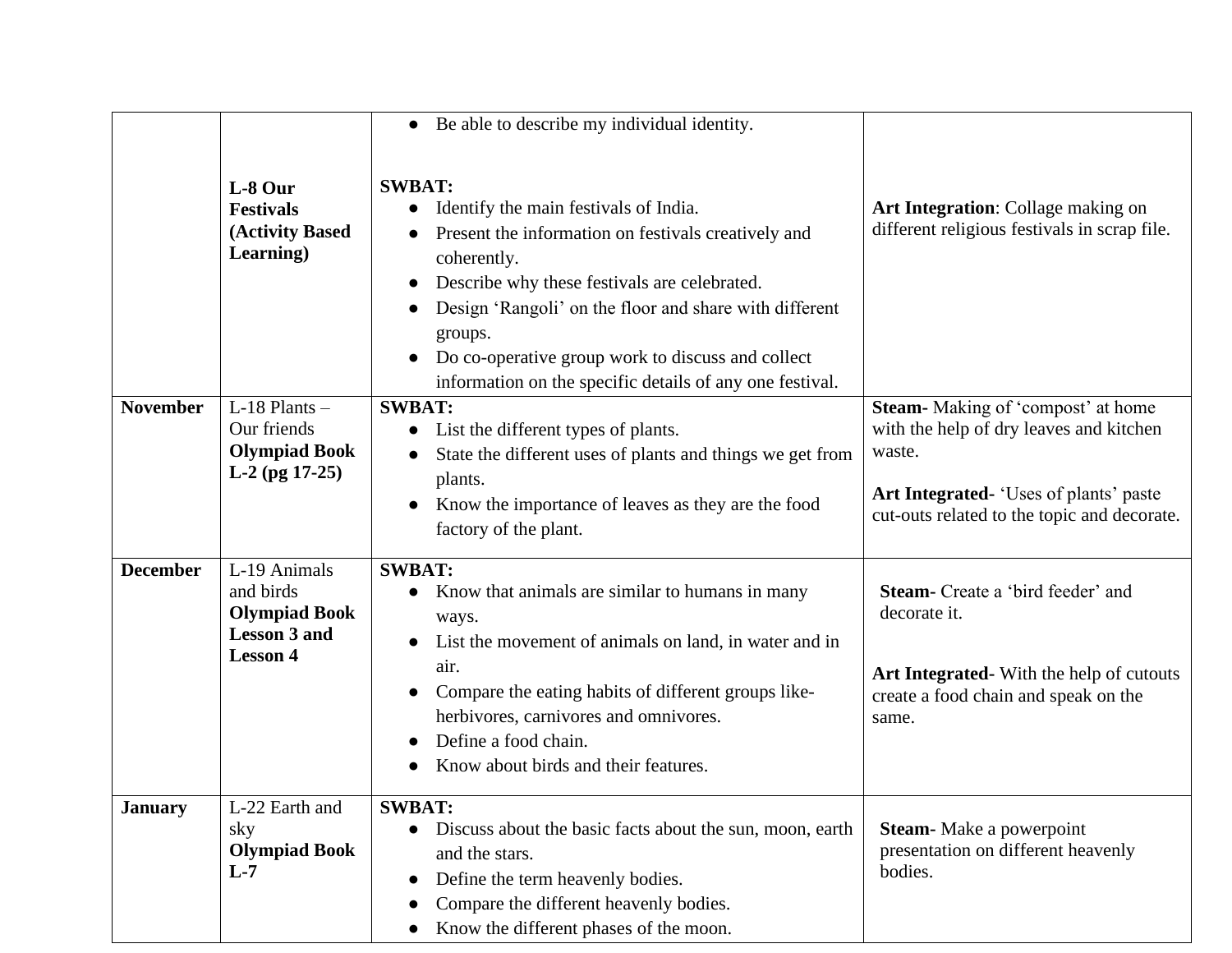|                 |                                                                                                                                  | Define moon phases and constellations.<br>Identify several major constellations.<br>Relate the formation of day and night with the rotation<br>of the earth.                                                                                                                                                                                                                                                                                                                                                                                                                                                                                   | <b>Art Integrated-</b> Show different<br>constellations { with the help of paper,<br>cloth or an old umbrella(black) }.                                                                  |
|-----------------|----------------------------------------------------------------------------------------------------------------------------------|------------------------------------------------------------------------------------------------------------------------------------------------------------------------------------------------------------------------------------------------------------------------------------------------------------------------------------------------------------------------------------------------------------------------------------------------------------------------------------------------------------------------------------------------------------------------------------------------------------------------------------------------|------------------------------------------------------------------------------------------------------------------------------------------------------------------------------------------|
| <b>February</b> | L-20 Clean water<br>and air.<br>L-21 Weather<br>and Seasons<br>(Activity based)<br>Learning)<br><b>Olympiad Book</b><br>Lesson 6 | <b>SWBAT:</b><br>Recall that water exists in three states.<br>$\bullet$<br>Define the terms evaporation, condensation and<br>precipitation<br>Describe the different stages in the water cycle.<br>$\bullet$<br>Learn the different ways of cleaning water.<br>List the measures to conserve water.<br>Define air pollution.<br>Learn different ways to keep air clean.<br><b>SWBAT:</b><br>Discuss the different seasons.<br>Speak on 'What activities do we do in different<br>$\bullet$<br>seasons?'<br>Understand the importance of different seasons as to<br>$\bullet$<br>have seasons is a way of letting life be possible on<br>Earth. | Art integrated Using cotton,<br>cutouts etc. create a water cycle.<br><b>Steam: Properties of water- Water</b><br>dissolves large number of things<br>[Soluble and Insoluble substances] |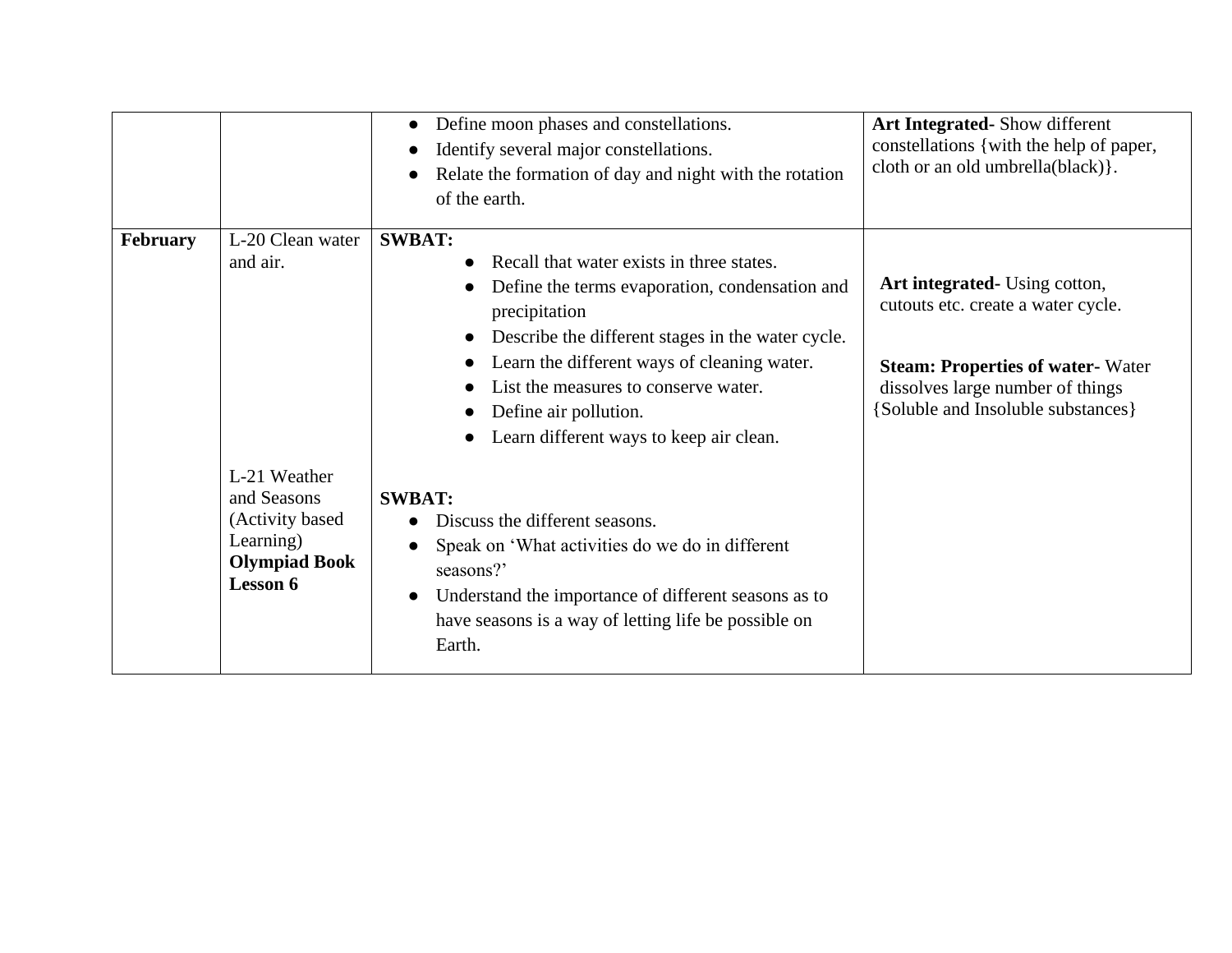## **MATHS**

## **Books prescribed : Perfect Maths - 3**

## **Talent & Olympiad - Resource Book**

| <b>Month</b> | <b>Topic</b>                                                                                   | <b>Learning outcomes</b>                                                                                                                                                                                                                                                                                                                                                                                                                                                                                                                  | <b>Activities</b>                                                                                                                     |
|--------------|------------------------------------------------------------------------------------------------|-------------------------------------------------------------------------------------------------------------------------------------------------------------------------------------------------------------------------------------------------------------------------------------------------------------------------------------------------------------------------------------------------------------------------------------------------------------------------------------------------------------------------------------------|---------------------------------------------------------------------------------------------------------------------------------------|
| April        | <b>Unit-1 Numbers</b><br>upto 10,000<br><b>Resource Book</b><br>Chapter $-1$<br><b>Numbers</b> | SWABT:<br>Read and write 4-digit numbers.<br>$\bullet$<br>Write the 4-digit numbers in words and figures.<br>Show the expanded form.<br>Arrange the numbers in ascending and descending<br>order.<br>Do comparison of numbers.<br>Learn about face value and place value through<br>place value chart.<br>Build the greatest and smallest 4-digit numbers<br>using different digits.<br>Learn the concept of predecessor and successor.<br>Differentiate between even and odd numbers.<br>Realize the importance of numbers in real life. | Identifying even and odd numbers<br>$\bullet$<br>with the help of buttons/beads.<br>Group activity on comparison of<br><b>Numbers</b> |
| May          | Unit-2 Addition<br>of numbers                                                                  | SWBAT:<br>Recall the terms related to addition.<br>Identify the addends.<br>Apply the properties of addition in solving sums.<br>Relate addition to real-life situations.                                                                                                                                                                                                                                                                                                                                                                 | Construct a 3x3 magic square<br>Think and Create (Frame the word<br>problem)                                                          |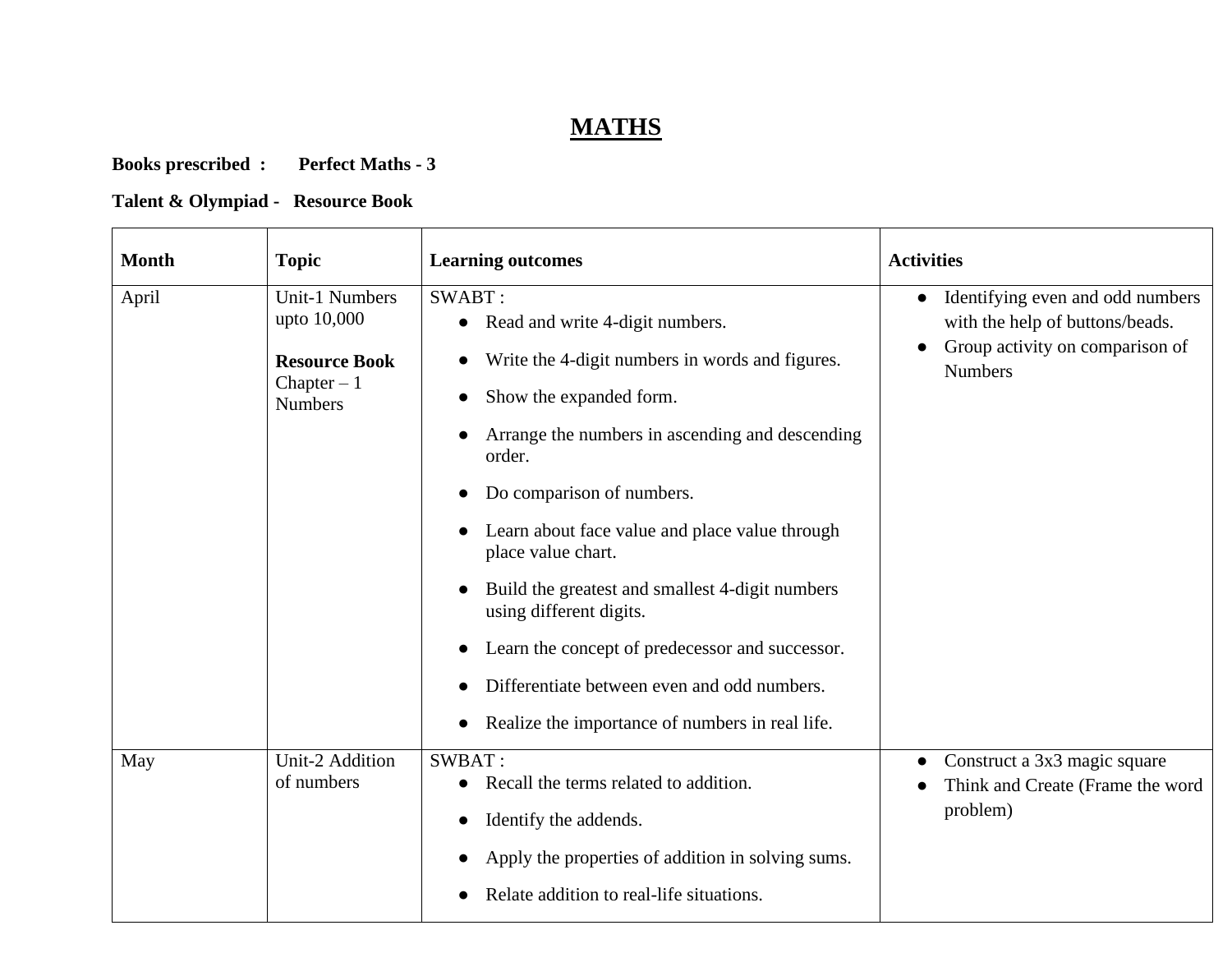|        |                                                                                                                                                                | Perform addition of 4-digit numbers.<br>$\bullet$                                                                                                                                                                                                                                                                                                                                                                                                                          |                                                                                                                                 |
|--------|----------------------------------------------------------------------------------------------------------------------------------------------------------------|----------------------------------------------------------------------------------------------------------------------------------------------------------------------------------------------------------------------------------------------------------------------------------------------------------------------------------------------------------------------------------------------------------------------------------------------------------------------------|---------------------------------------------------------------------------------------------------------------------------------|
| July   | <b>Unit-2 Addition</b><br>of numbers<br>(Contd.)<br>Unit-3<br>Subtraction of<br>numbers<br><b>Resource Book</b><br>Chapter $-2$<br>Addition and<br>Subtraction | SWBAT:<br>Recall the terms related to subtraction.<br>Identify the subtrahend and minuend.<br>Apply the properties of subtraction in solving<br>sums.<br>Relate addition and subtraction.<br>Relate addition to real-life situations.<br>Perform subtraction of 4-digit numbers.                                                                                                                                                                                           | <b>BINGO Activity</b><br>Roll the dice                                                                                          |
| August | Unit -4<br>Multiplication of<br>numbers<br>Unit-10<br>Geometry<br><b>Resource Book</b><br>Chapter $-3$<br>Multiplication<br>Chapter - 9<br><b>Shapes</b>       | SWBAT:<br>Recall the multiplication tables 2 to 10<br>$\bullet$<br>Relate addition with multiplication<br>Understand the terms related to multiplication<br>Apply properties of multiplication<br>Perform multiplication by one- and two-digit<br>number<br>Solve problems on real life situation<br>Differentiate types of lines<br>Identify solid shapes and flat shapes<br>Recognize faces, edges and corners (vertices)<br>Draw different objects of each solid shapes | Construct a Multiplication table<br>using straws or ice-cream sticks<br>Making 2-D Shapes using<br>Tangrams<br>Tic-Tac-Toe game |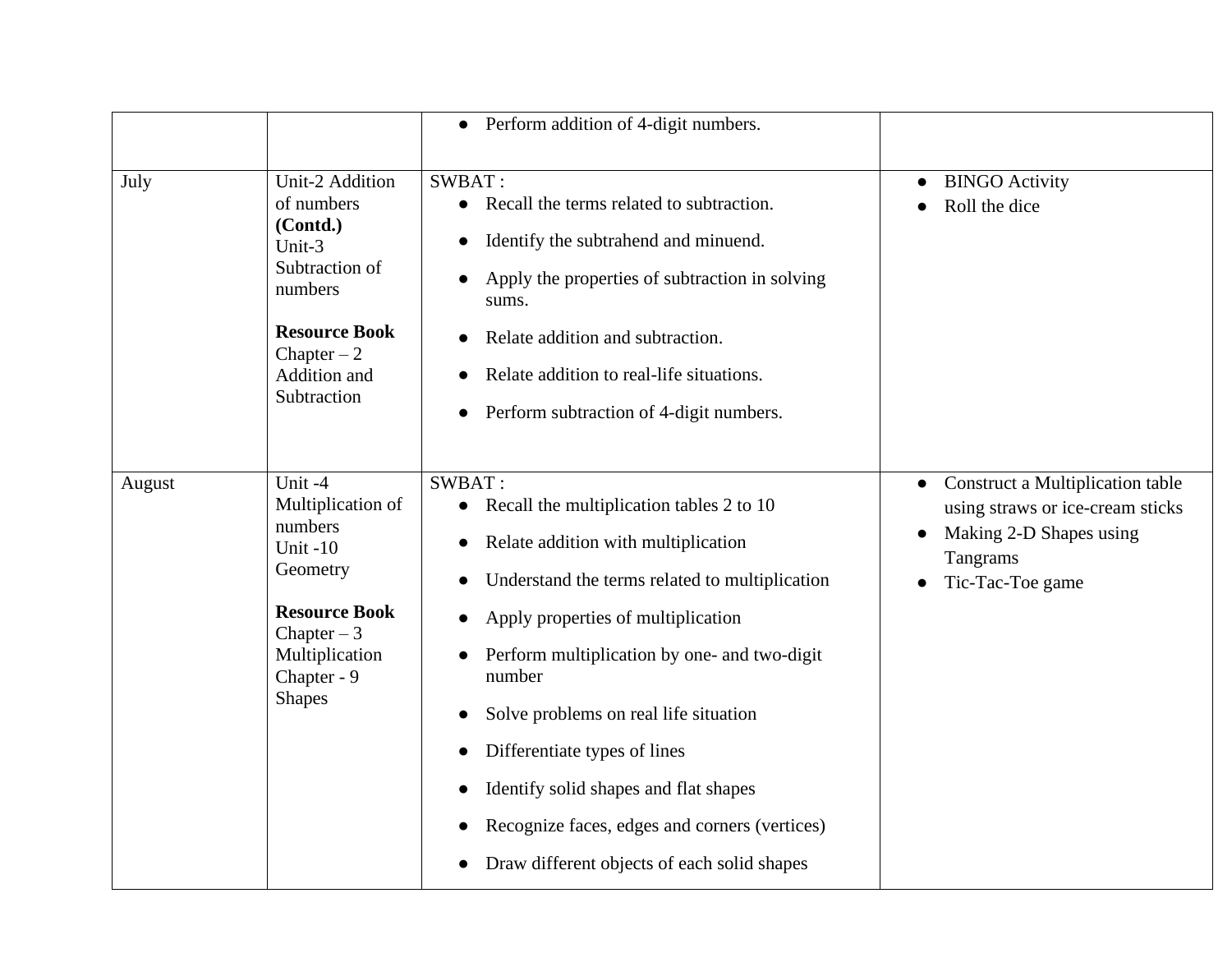| September           | Unit -5 Division<br>of numbers<br><b>Resource Book</b><br>Chapter $-4$<br>Division                                                             | SWBAT:<br>Divide by equal sharing.<br>$\bullet$<br>Divide by repeated subtraction.<br>Divide by using tables.<br>State the properties of division.<br>State the relationship between multiplication and<br>division.<br>Solve real life problems using division.<br>Recall the terms related to division.<br>Divide up to 3-digit numbers by a 1-digit number.<br>Check division using multiplication.<br>Apply division to solve real life problems | Division as repeated subtraction<br>using Rajma seeds.<br>Division as equal sharing using<br>seeds.                   |
|---------------------|------------------------------------------------------------------------------------------------------------------------------------------------|------------------------------------------------------------------------------------------------------------------------------------------------------------------------------------------------------------------------------------------------------------------------------------------------------------------------------------------------------------------------------------------------------------------------------------------------------|-----------------------------------------------------------------------------------------------------------------------|
| October<br>November | Unit -9 Money<br><b>Resource Book</b><br>Chapter $-6$<br>Money<br><b>Unit -6 Fractions</b><br><b>Resource Book</b><br>Chapter $-5$<br>Fraction | SWBAT:<br>Define money as a medium of exchange<br>Write rupees and paise using the dot<br>Do conversion of rupees and paise<br>Solve the questions based on four operations with<br>money.<br>Apply the knowledge of money to everyday<br>activities like shopping and checking bills.<br><b>SWABT:</b><br>Define fraction as part of a whole.<br>Differentiate between equal and unequal parts.                                                     | • Handling Bill Activity<br>Show fractions using paper cut-<br>$\bullet$<br>outs.<br><b>Fraction Flowers activity</b> |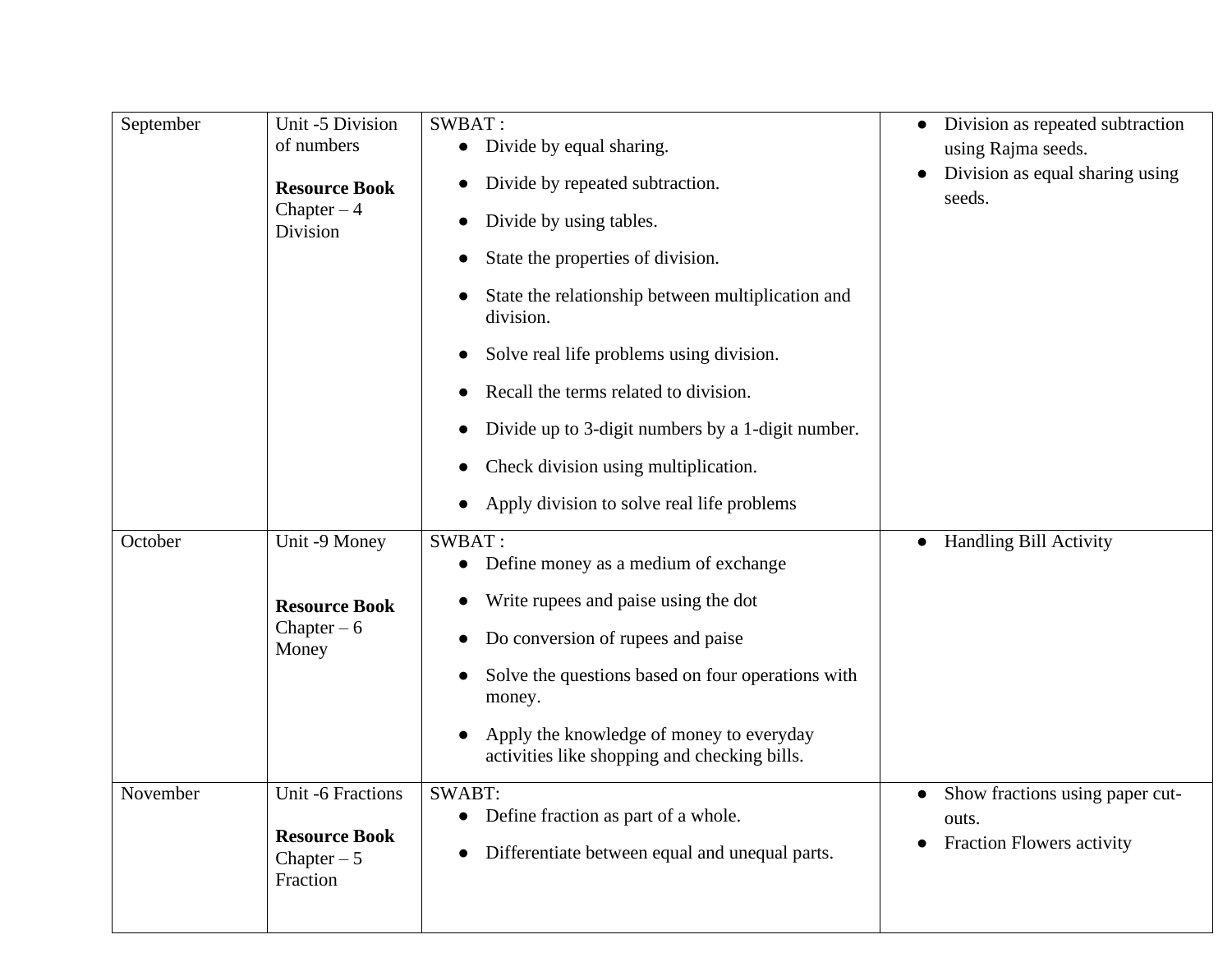|          |                                                                                 | List the key words related to fraction $-$ numerator,<br>denominator, region, collection, half, quarter, one-<br>third, one-fourth<br>Explain the meaning of halves, thirds and fourths.<br>Recognize the numerator and denominator of a<br>fraction.<br>Demonstrate different fraction by shading/coloring<br>Connect and apply the knowledge of fractions in<br>real life.<br>Inculcate the value of sharing. |                                                                            |
|----------|---------------------------------------------------------------------------------|-----------------------------------------------------------------------------------------------------------------------------------------------------------------------------------------------------------------------------------------------------------------------------------------------------------------------------------------------------------------------------------------------------------------|----------------------------------------------------------------------------|
| December | Unit -8 Time<br>Unit -11 Patterns<br><b>Resource Book</b><br>Chapter $-7$ Time  | <b>SWABT:</b><br>Tell the time on a clock to the exact time<br>Use a.m. and p.m. to write the time of a day<br>Name and recognize the three different types of<br>symmetry: reflection, rotational, and point<br>identify a shape's line of symmetry.<br>identify a shape's order of rotation.<br>Create an image with point symmetry using graph<br>paper<br>Continue patterns by identifying rules            | Make your own timeline.<br>Telling the time by designing your<br>own clock |
| January  | Unit $-7$<br>Measurement<br><b>Resource Book</b><br>Chapter $-8$<br>Measurement | <b>SWBAT:</b><br>State the metric units for measuring length, weight<br>$\bullet$<br>(mass) and capacity.<br>Convert from smaller to bigger units and vice<br>versa.<br>Solve real life problems of length, weight and<br>capacity involving the four basic operations.<br>Estimate length, weight and capacity.                                                                                                | Milk Shake recipe                                                          |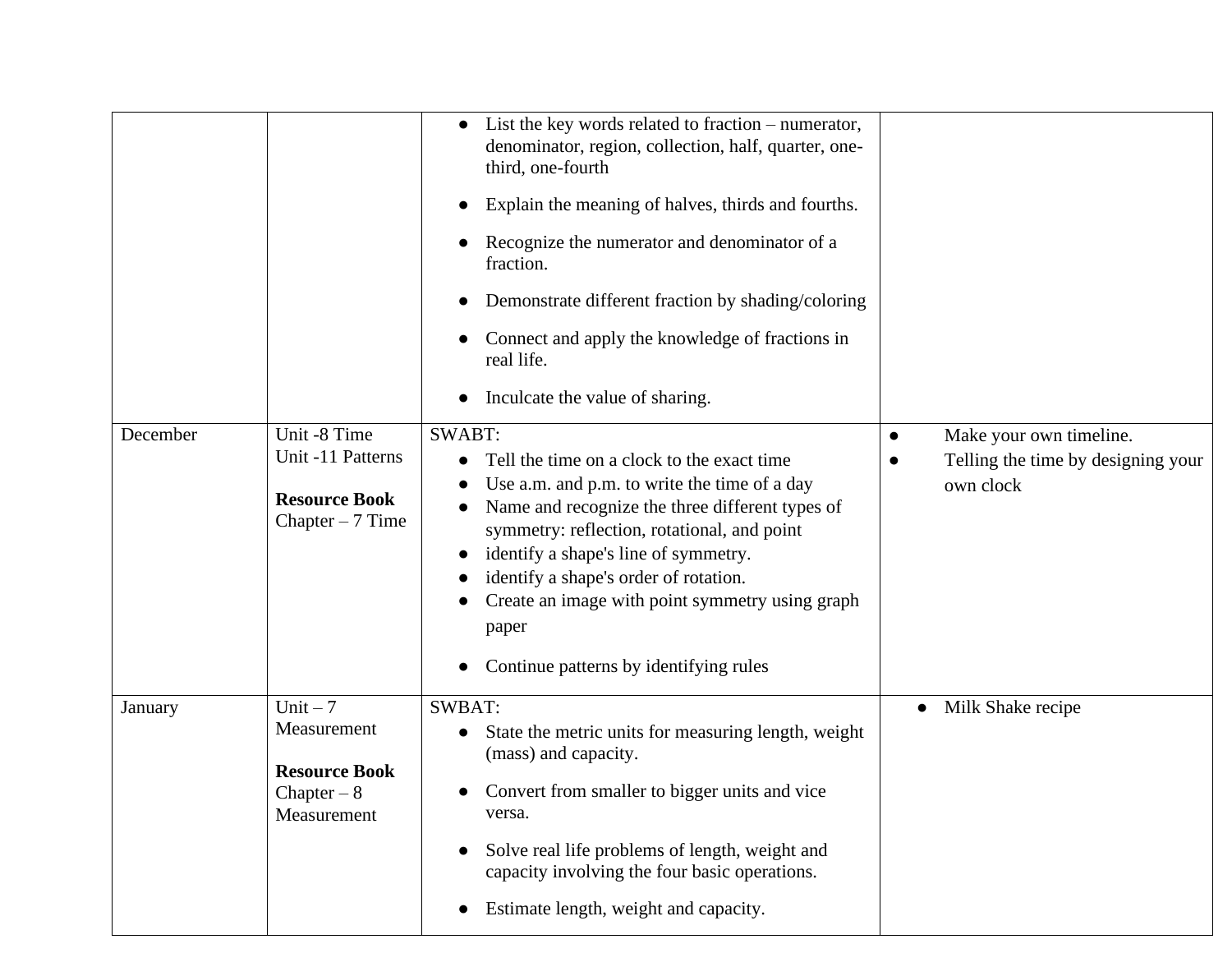| February/March | Unit $-12$ Data      | SWBAT:                                     | Making of pictograph using |
|----------------|----------------------|--------------------------------------------|----------------------------|
|                | handling             | Collect, record and interpret data         | coloured Bindis.           |
|                | <b>Resource Book</b> | Represent the collected data in pictograph |                            |
|                | $Chapter - 10$       |                                            |                            |
|                | <b>Handling Data</b> |                                            |                            |

### **COMPUTER**

## **Prescribed Book:**

Computer Basics and Coding with AI

| <b>MONTH</b>         | <b>TOPIC</b>                                 | <b>LEARNING OUTCOMES</b>                                                                                                           | <b>ASSIGNMENT</b>                                                |
|----------------------|----------------------------------------------|------------------------------------------------------------------------------------------------------------------------------------|------------------------------------------------------------------|
| April                | Ch-1 Computer - A Smart Machine              | Students will be able to understand:<br>What is a computer<br>$\bullet$<br>Types of Computer<br><b>Characteristics of Computer</b> | Microsoft Word Application                                       |
| May                  | Ch-2 Uses of Computer                        | Students will be able to understand:<br>Uses of Computer<br>$\bullet$                                                              | Microsoft Word Application Contd<br><b>Microsoft Power Point</b> |
| July                 | Ch-3 How Computer Works                      | Students will be able to understand:<br>• How Computer Works<br>• Input Output Processing                                          | • Ms Power Point contd                                           |
| August               | Ch-4 Parts of Computer<br>Ch-5 My First code | Students will be able to understand:<br>• Parts od Computer<br>Introduction to Coding<br>$\bullet$                                 | <b>Introduction to Scratch</b><br>$\bullet$                      |
| September   Revision | Practical Exam & Viva                        |                                                                                                                                    |                                                                  |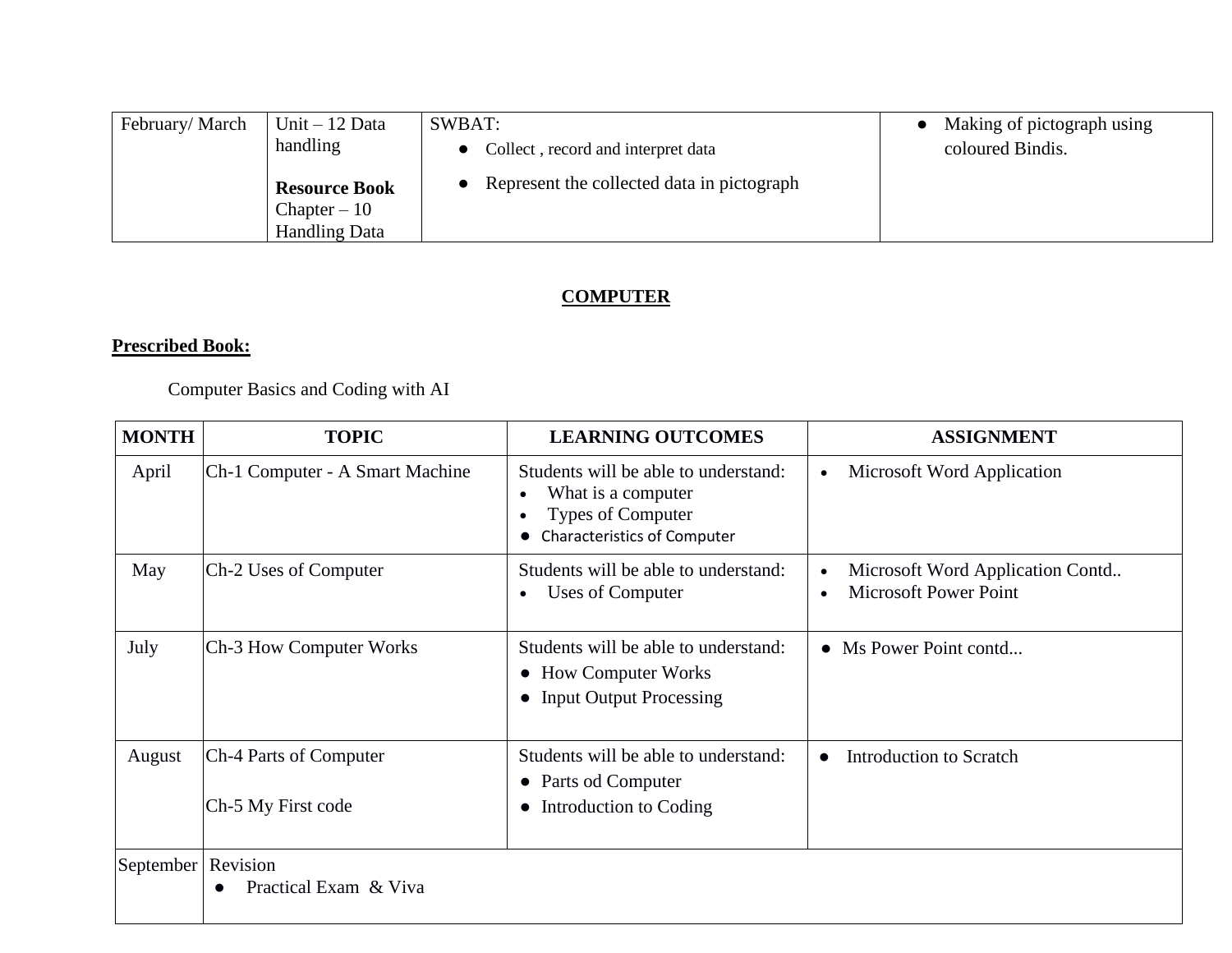| October            | Ch- 6 Changing Costumes                                                  | Students will be able to understand:<br>• What are costumes<br>• Change of costumes                          | Practice Codes for changing directions<br>$\bullet$<br>Repeat and Forever block |
|--------------------|--------------------------------------------------------------------------|--------------------------------------------------------------------------------------------------------------|---------------------------------------------------------------------------------|
| November           | Ch - 7 Directions and Movement                                           | Students will be able to understand:<br>• Changing the directions of a sprite                                | • Practice Codes for changing directions                                        |
| December           | Ch-8 Fun with Code                                                       | Students will be able to understand:<br>• Animate the text                                                   | Jump a Sprite<br>Draw with a Mouse Pointer and Pen                              |
| January            | Ch-9 Artificial Intelligence<br>Ch-10 How are Robotics and AI<br>related | Students will be able to understand:<br>• The concept of AI<br>• Uses of AI<br>• How robotics and AI related |                                                                                 |
| February-<br>March | <b>REVISION</b><br>• Practical Exam & Viva                               |                                                                                                              |                                                                                 |

### **GENERAL AWARENESS**

### **LEARNING OBJECTIVES:**

- **1)** The students will be able to learn about India, its political and physical divisions.
- **2)** The students will be able to focus on the understanding of India's varied culture and diversity.
- **3)** The students will be able to develop healthy food habits.
- **4)** The students will be able to sense the importance and relevance of Unity in Diversity.
- **5)** The students will be able to learn the art of Fun with Learning.

### **PRESCRIBED BOOK:**

Know for Sure – Siddhartha Basu

| <b>MONTH</b>    | <b>DOD</b><br>$\sim$ tt                |                                                               |
|-----------------|----------------------------------------|---------------------------------------------------------------|
| April/"<br>/Mav | The<br>Worla<br>$\sim$ Around $\cup$ . | pictures of the "Seven wonders of the world".<br>Paste<br>the |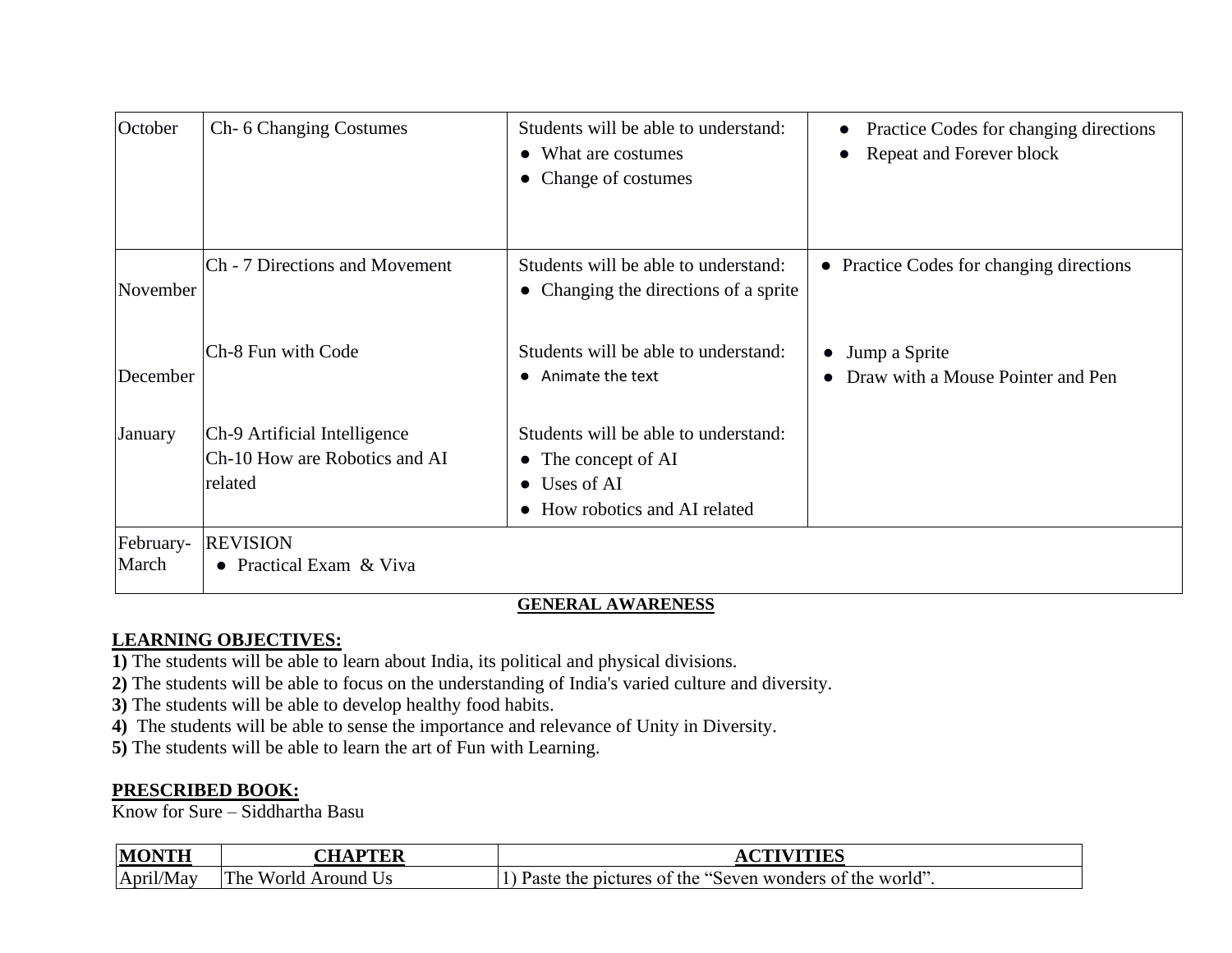| July               | The Natural World                                                   | 1) Collect or draw and write the names of any four leaves of medicinal<br>plants in your notebook. |
|--------------------|---------------------------------------------------------------------|----------------------------------------------------------------------------------------------------|
|                    |                                                                     | 2) Newspaper activity on plants and animals.                                                       |
| August             | Science and Technology                                              | 1) Make your own balanced food platter.                                                            |
| September          | Science and Technology<br>(continued)<br>Numbers and Logical skills | 1) Write the names of any five topmost countries along with their currencies.                      |
| October            | Things Around Me                                                    | 1) Design a poster on 'Swachh Bharat Abhiyaan'.                                                    |
| November           | <b>Sports</b>                                                       | 1) Paste pictures of any five famous sportspersons.                                                |
| December           | Art and culture                                                     | 1) Make a collage on any five folk dances of India.                                                |
| January            | Mixed Bag                                                           | 1) Solve a word maze in the newspaper.                                                             |
| February-<br>March | Mixed Bag (continued)                                               | 1) Calligram making.                                                                               |

## **Art & Craft**

### **Book Prescribed:**

|  | Craft & Colours -3 |  |
|--|--------------------|--|
|--|--------------------|--|

| <b>Month</b> |                                                                                  | <b>Topics</b>                                                                                                                                                                                                                                                                                                                             | <b>Learning Outcomes</b>                                                                                                                                                                                                                                                                                                                                                                                                                                                                          |
|--------------|----------------------------------------------------------------------------------|-------------------------------------------------------------------------------------------------------------------------------------------------------------------------------------------------------------------------------------------------------------------------------------------------------------------------------------------|---------------------------------------------------------------------------------------------------------------------------------------------------------------------------------------------------------------------------------------------------------------------------------------------------------------------------------------------------------------------------------------------------------------------------------------------------------------------------------------------------|
| April        | Elements of Art<br>(Craft & Colours<br><b>Book Activity</b> )<br>Page No-3 to 12 | • Page No-3 (Pattern Making-Form)<br>• Page No-4(Drawing-Line)<br>• Page No-5(Rangomentry-Colour)<br>• Page no-6 (Newspaper Art)<br>• Page No-7(Colouring-Value)<br>• Page No-8(Colouring -Value)<br>• Page No-9(Cartoon Drawing)<br>• Page No-10(Pencil Shaving)<br>• Page No-11(Butterfly Colouring)<br>Page No-12 (Specs)<br>$\bullet$ | • recognize and evaluate basic elements of art like colour,<br>line, form, texture etc.<br>acquire knowledge of basic elements and principles of Art-<br>Line, Form, Shapes, Texture through different activities.<br>analyse the importance of colours in our life.<br>produce creative work using different colour densities,<br>textures etc.<br>develop the art of observation and expression using light and<br>dark colour tones.<br>comprehend the art of balancing colours in a painting. |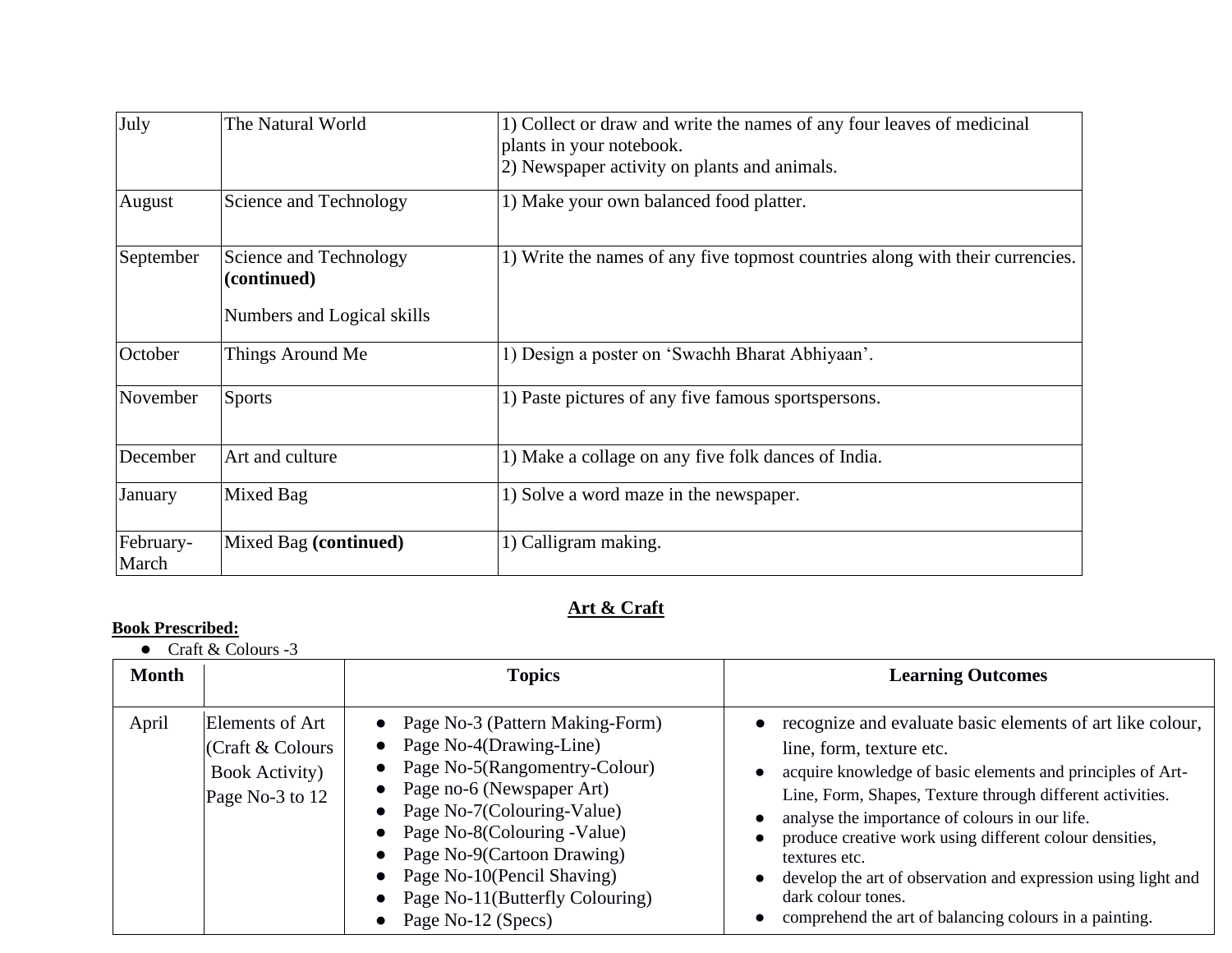| May                 | Colour value<br>(Craft & Colours<br><b>Book Activity)</b><br>Page No-13 to 20 | Page No-13(Farmland Colouring)<br>Page No-14(Flower & Butterflies)<br>Page No-15 (Draw & Colour)<br>Page No-16 (Grid)<br>Page No-17(Butterfly)<br>Page No-18(Hands and Legs)<br>Page No-19(Ornamental Designs)<br>Page No-20(Mosaic) | recognize the difference between primary, secondary, neutral,<br>cold and warm colours.<br>analyse the importance of colours in our life.<br>connect with art and develop aesthetic sense through<br>ornament making.<br>develop aesthetic sense with Mosaic Art                                                                                              |
|---------------------|-------------------------------------------------------------------------------|--------------------------------------------------------------------------------------------------------------------------------------------------------------------------------------------------------------------------------------|---------------------------------------------------------------------------------------------------------------------------------------------------------------------------------------------------------------------------------------------------------------------------------------------------------------------------------------------------------------|
| July                | <b>Indian Art</b><br>(Art File<br>Activity)                                   | Warli Art(Krishna)<br>Madhubani Art(Fishes)<br>Cartoon Drawing (Peppa Pig)<br>Drawing on road safety (Safety Rules)                                                                                                                  | demonstrate understanding of art through ground,<br>foreground and background landscaping<br>enhance imaginative skills and produce creative works using<br>2 D perspective drawing.<br>express mathematical concepts with Warli Art using<br>geomagnetic shapes like circles, ovals, triangles etc.<br>engage with the knowledge of our rich history of art. |
| August              | Patriotic<br>(Art File<br>Activity)                                           | Tri colour craft(Indian Flag)<br>Doodle art (Tri Colour)<br>Different Expression Of Faces(Smilies)                                                                                                                                   | enhance motor skills through paper craft.<br>develop creative artistic skills using different techniques of<br>craft.                                                                                                                                                                                                                                         |
| September (Art File | <b>Poster Making</b><br>Activity)                                             | Poster on -unity in diversity<br>Poster on -Save animals<br>Poster on -Importance of trees<br>Poster on - renewable energy                                                                                                           | express thoughts through poster making in tune with our<br>social and environmental issues.<br>portray thoughts through slogans.<br>devise solutions and create awareness with posters.<br>develop problem solving skills by brainstorming solutions to<br>various problems while creating art                                                                |
| October             | <b>Different</b><br>colouring<br>(Art File<br>Activity)                       | Dusshera Drawing<br>Our festivals-Diwali Craft<br>Poster Making -Say no to crackers.                                                                                                                                                 | enhance imaginative skills and produce creative works using<br>perspective drawing.<br>enhance imaginative skills and produce creative works using<br>2point perspective drawing.<br>social awareness , save our environment.                                                                                                                                 |